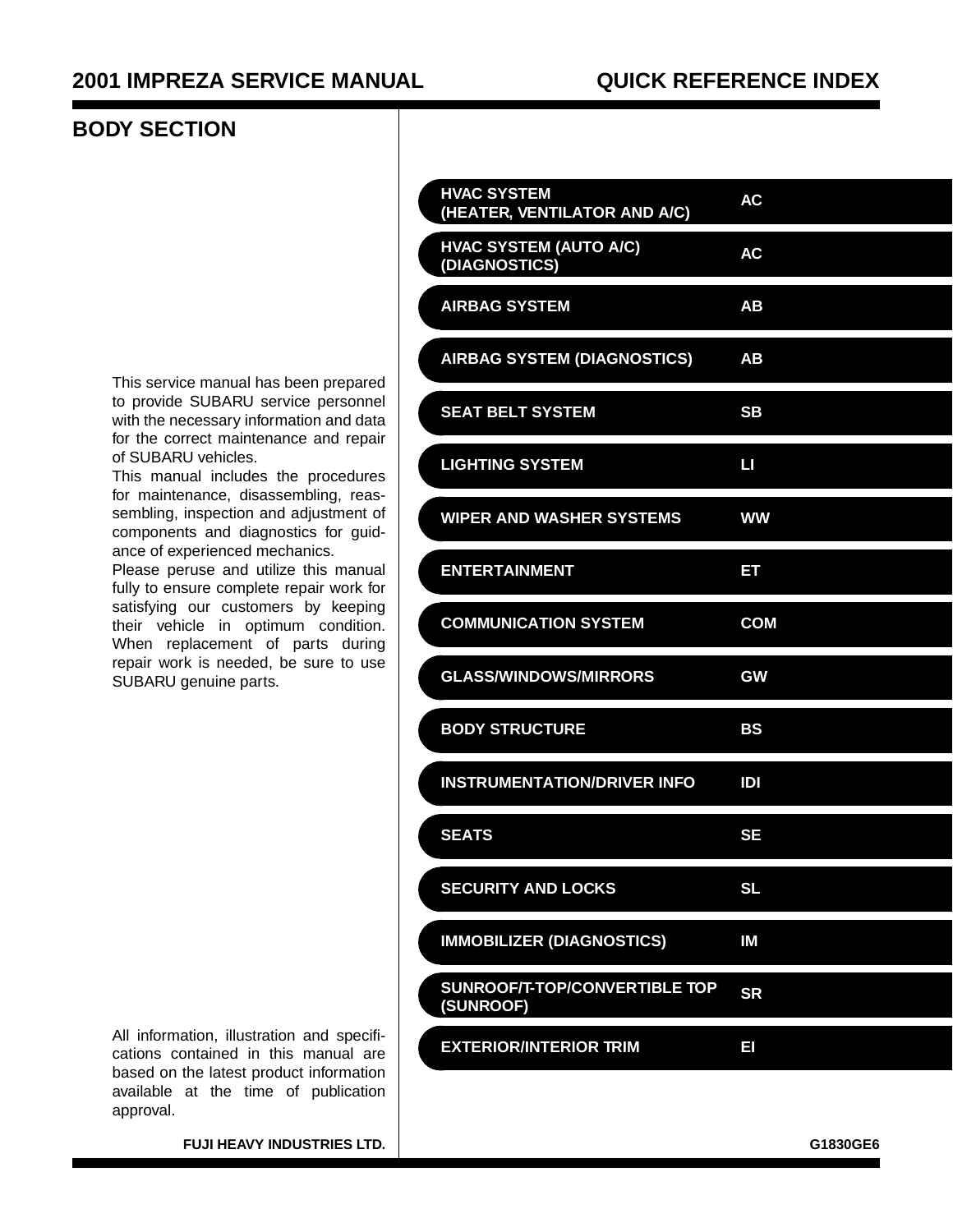# <span id="page-1-0"></span>**INSTRUMENTATION/DRIVER INFO**

# IDI

|  | Page |
|--|------|
|  |      |
|  |      |
|  |      |
|  |      |
|  |      |
|  |      |
|  |      |
|  |      |
|  |      |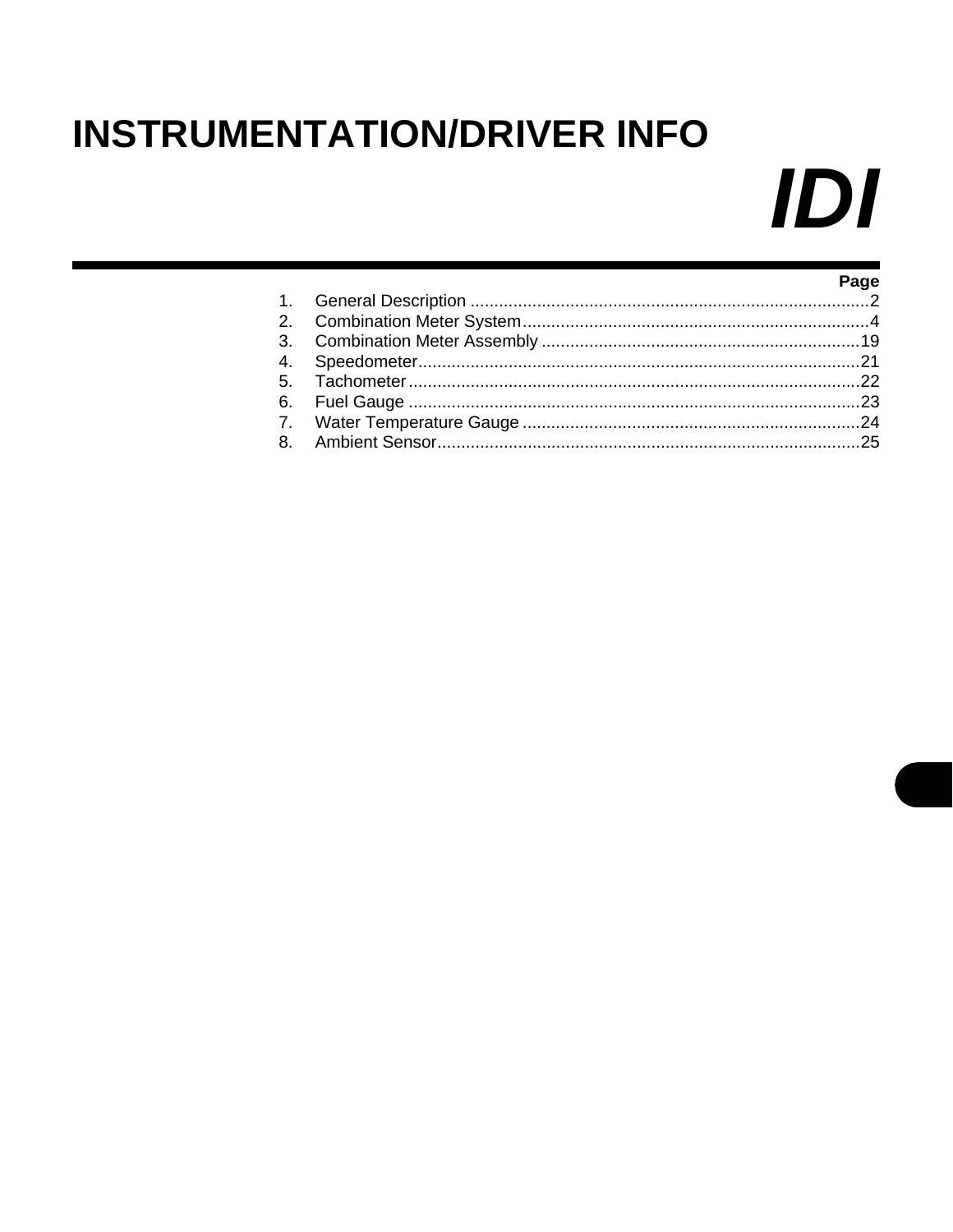# <span id="page-2-0"></span>**1. General Description**

# **A: SPECIFICATIONS**

|                   | Speedometer                                                 | Electric pulse type         |
|-------------------|-------------------------------------------------------------|-----------------------------|
|                   | Temperature gauge                                           | Thermistor cross coil type  |
|                   | Fuel gauge                                                  | Resistance cross coil type  |
|                   | <b>Tachometer</b>                                           | Electric impulse type       |
|                   | Turn signal indicator light                                 | $14 V - 1.4 W$              |
|                   | Charge indicator light                                      | <b>LED</b>                  |
|                   | Oil pressure indicator light                                | <b>LED</b>                  |
| Combination meter | ABS warning light                                           | <b>LED</b>                  |
|                   | CHECK ENGINE warning light<br>(Malfunction indicator light) | <b>LED</b>                  |
|                   | HI-beam indicator light                                     | $14 V - 1.4 W$              |
|                   | Door open warning light                                     | <b>LED</b>                  |
|                   | Seat belt warning light                                     | <b>LED</b>                  |
|                   | Brake fluid and parking brake warning<br>light              | <b>LED</b>                  |
|                   | FWD indicator light                                         | <b>LED</b>                  |
|                   | AIRBAG warning light                                        | <b>LED</b>                  |
|                   | Meter illumination light                                    | $14 V - 3 W$ , $14 V - 2 W$ |
|                   | AT OIL TEMP. warning light                                  | LED                         |
|                   | LO indicator light                                          | <b>LED</b>                  |
|                   | HOLD indicator light                                        | <b>LED</b>                  |
|                   | Immobilizer indicator light                                 | <b>LED</b>                  |
|                   | POWER indicator light                                       | $14V - 2W$                  |
|                   | Low fuel warning light                                      | <b>LED</b>                  |
|                   | AT select lever position indicator light                    | 14 V - 100 mA               |
|                   | LCD back light                                              | $14 V - 1.4 W$              |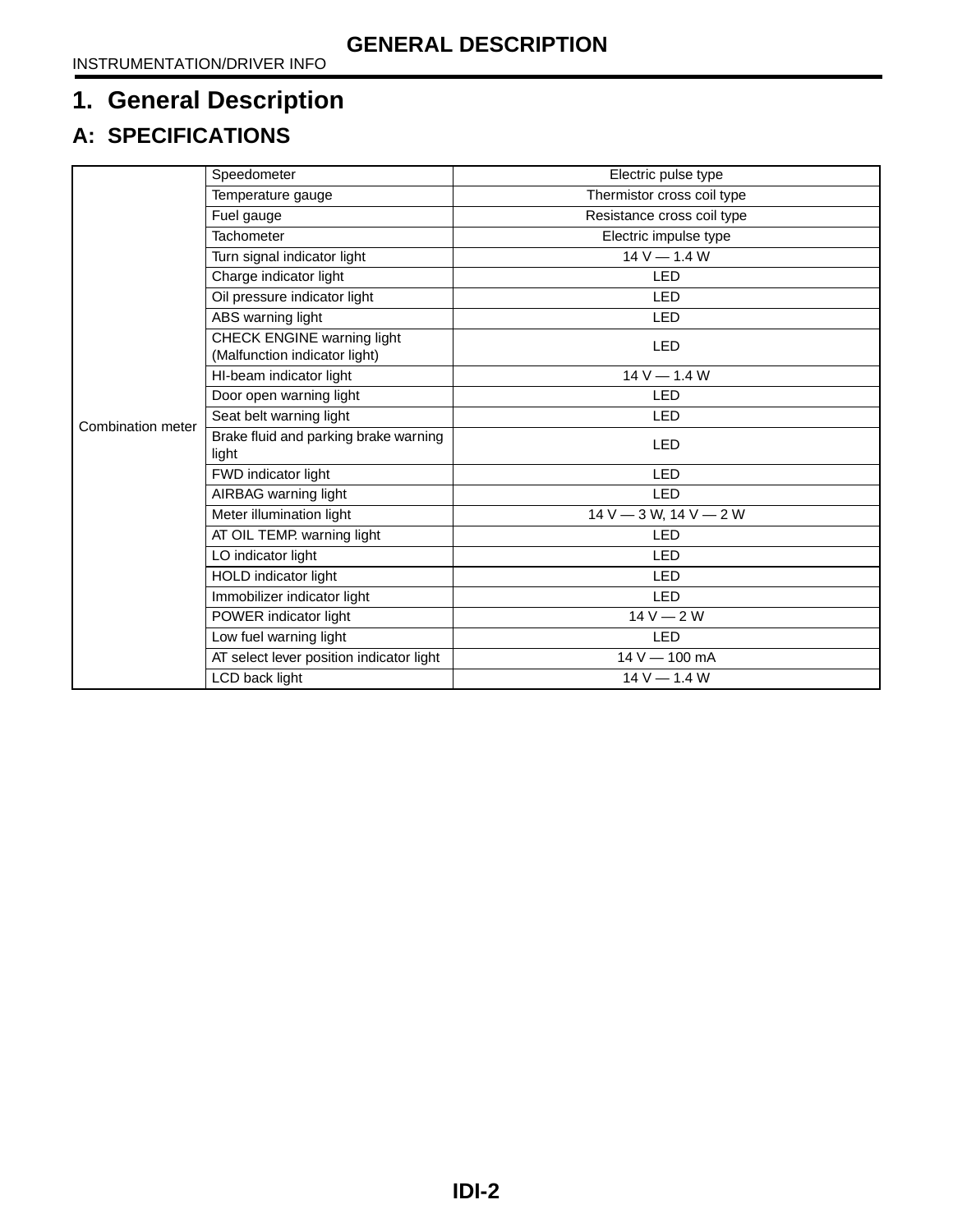#### **B: CAUTION**

- Be careful not to damage meters and instrument panel.
- Be careful not to damage meter glasses.
- Make sure that electrical connector is connected securely.
- After installation, make sure that each meter operates normally.
- Use gloves to avoid damage and getting fingerprints on the glass surface and meter surfaces.
- Do not apply excessive force to circuit plate.
- Do not drop or otherwise apply impact.

# **C: PREPARATION TOOL**

#### **1. GENERAL TOOLS**

| <b>NAME</b><br>х                    | EMARKS                                                                |
|-------------------------------------|-----------------------------------------------------------------------|
| $\sim$<br>lester<br>Circuit<br>____ | ' voltage.<br>resistance and<br>measuring<br>Used<br>tor<br>_ _ _ _ _ |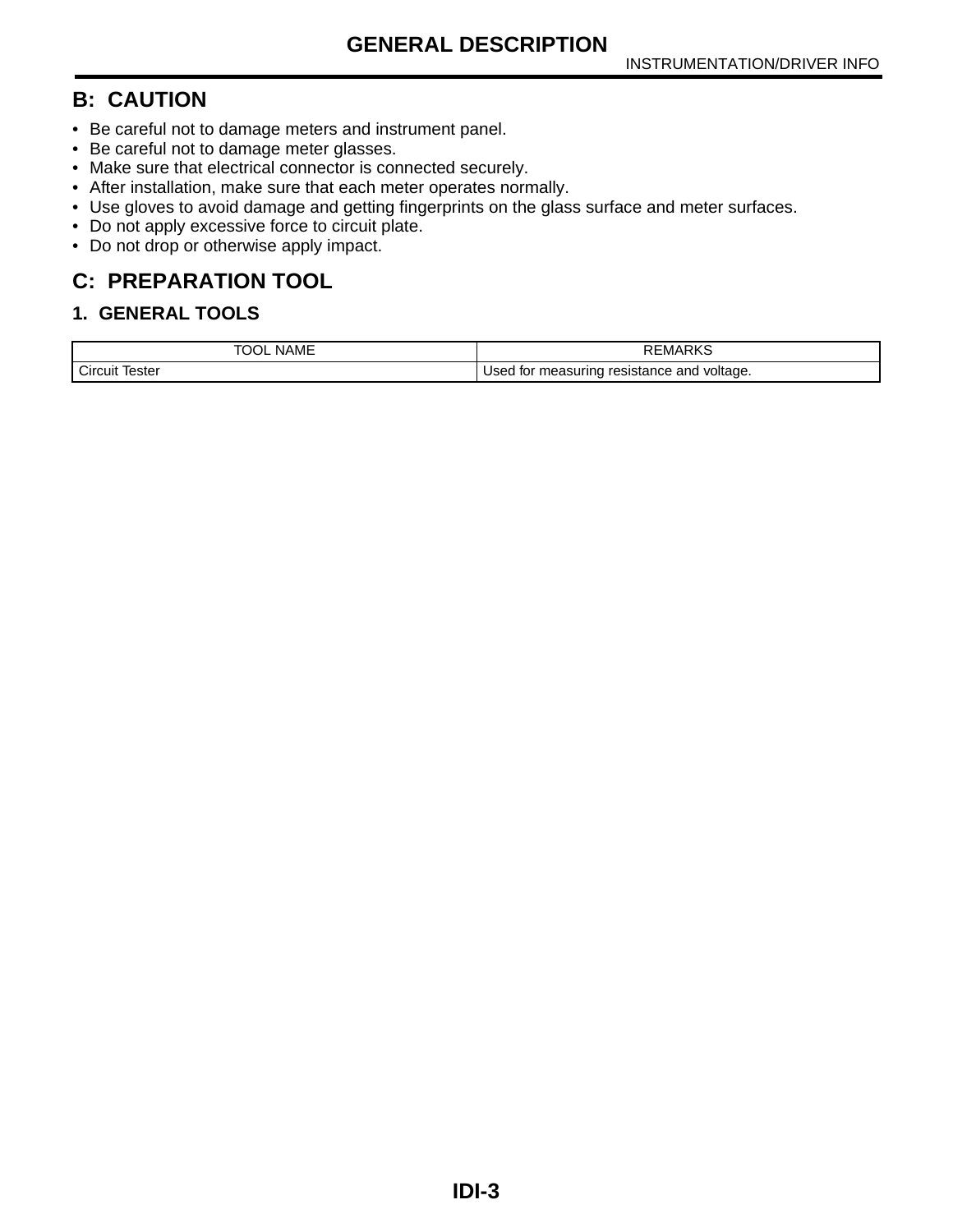# <span id="page-4-0"></span>**2. Combination Meter System**

# **A: SCHEMATIC**

**1. COMBINATION METER**





**A10**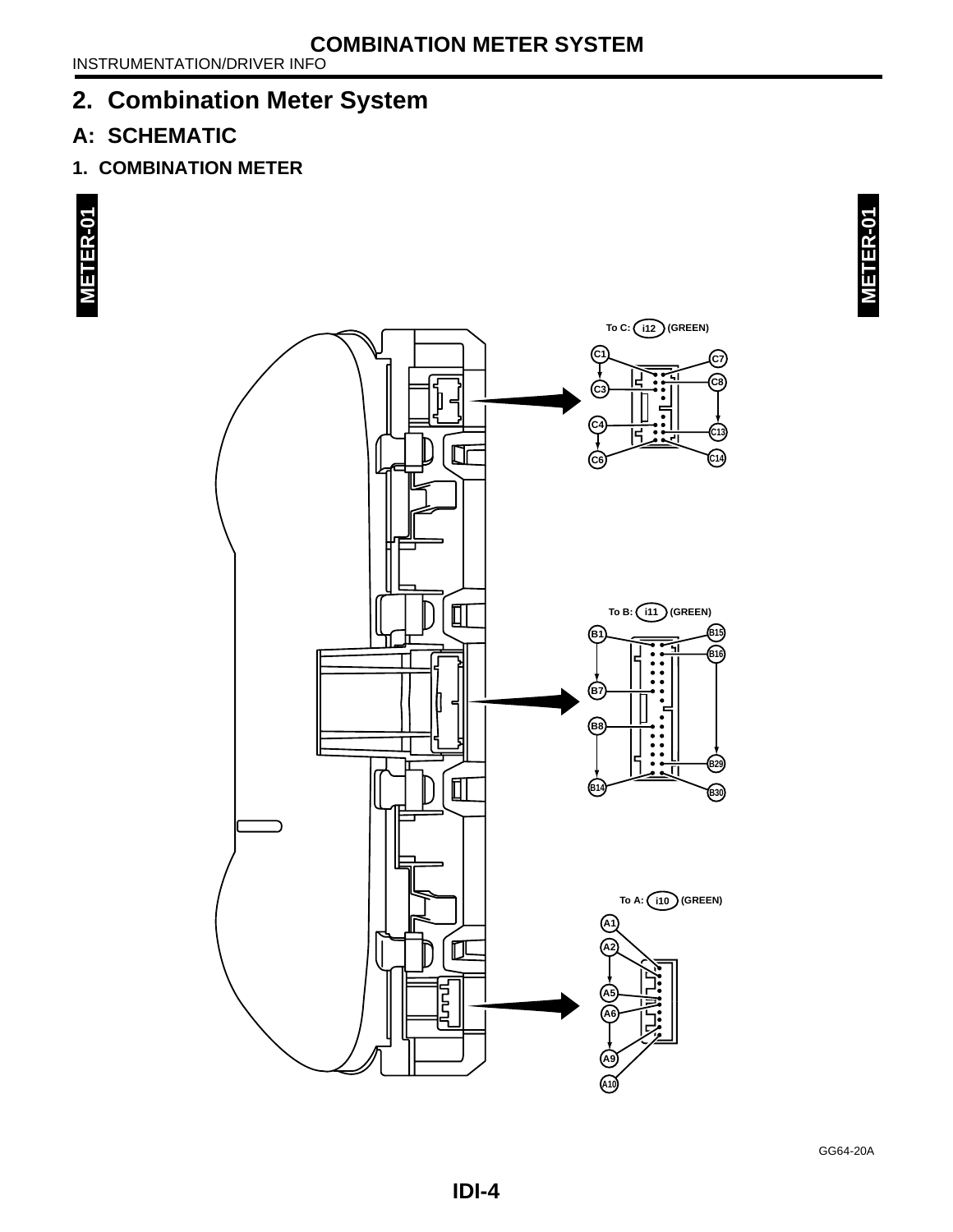**METER-02**

**METER-02** 

METER-02 **METER-02 B**<br>
<br>
<br>
<br>
<br>
<br>
<br>
<br>
<br><br>
<br><br><br><br> **A10** Ò **A METER-03** AND THE PARKWASHING  $\frac{1}{\frac{1}{x}}$ **AND INDIANAL CONTROL**  $\bigoplus^{\bullet}_{\mathcal{U}}$ MALFUNCTION INDICATOR LIGHT (A) A AT OIL TEMP WARNING LIGHT (A) **B METER-04** 夬 Ť٦  $\bigoplus^4$ WWW PARKING BRAKE/BRAKE FLUID LEVEL WARNING LIGHT CHARGE WARNING LIGHT **PARKING BRAKE/BRAKE FLUID LEVEL WARNING LIGHT CHARGE WARNING LIGHT OIL PRESSURE WARNING LIGHT AT OIL TEMP WARNING LIGHT FWD INDICATOR LIGHT ABS WARNING LIGHT MALFUNCTION INDICATOR LIGHT** くく くくく ≸ **DOOR WARNING LIGHT** SEAT BELT WARNING LIGHT **SEAT BELT WARNING LIGHT DOOR WARNING LIGHT IMMOBILIZER INDCATOR LIGHT IMMOBILIZER INDCATOR LIGHT** きく くくく くくく くくく ミミ ≸ **B5 C6 B14 B4 B3 B9 B13 B19 B2**  $\frac{1}{\sqrt{2}}$ **B1 IMMOBILIZER CONTROL MODULE IN A SECOND ROLL B6** Ò ტ ٦Ò Ö О O, Y, þ ל Q ¢ ¢ OIL PRESSURE SWITCH TRANSMISSON CONTROL MODULE ABS CONTROL MODULE **IMMOBILIZER CONTROL MODULE** PARKING BRAKE SWITCH ENGINE CONTROL MODULE SEAT BELT SWITCH DOOR SWITCH **BRAKE FLUID LEVEL<br>WARNING SWTCH BRAKE FLUID LEVEL PARKING BRAKE SWITCH WARNING SWTCH OIL PRESSURE SWITCH TRANSMISSON CONTROL MODULE ABS CONTROL MODULE ENGINE CONTROL MODULE SEAT BELT SWITCH DOOR SWITCH GENERATOR GENERATOR** ა<br>⊕ 1

GG64-20B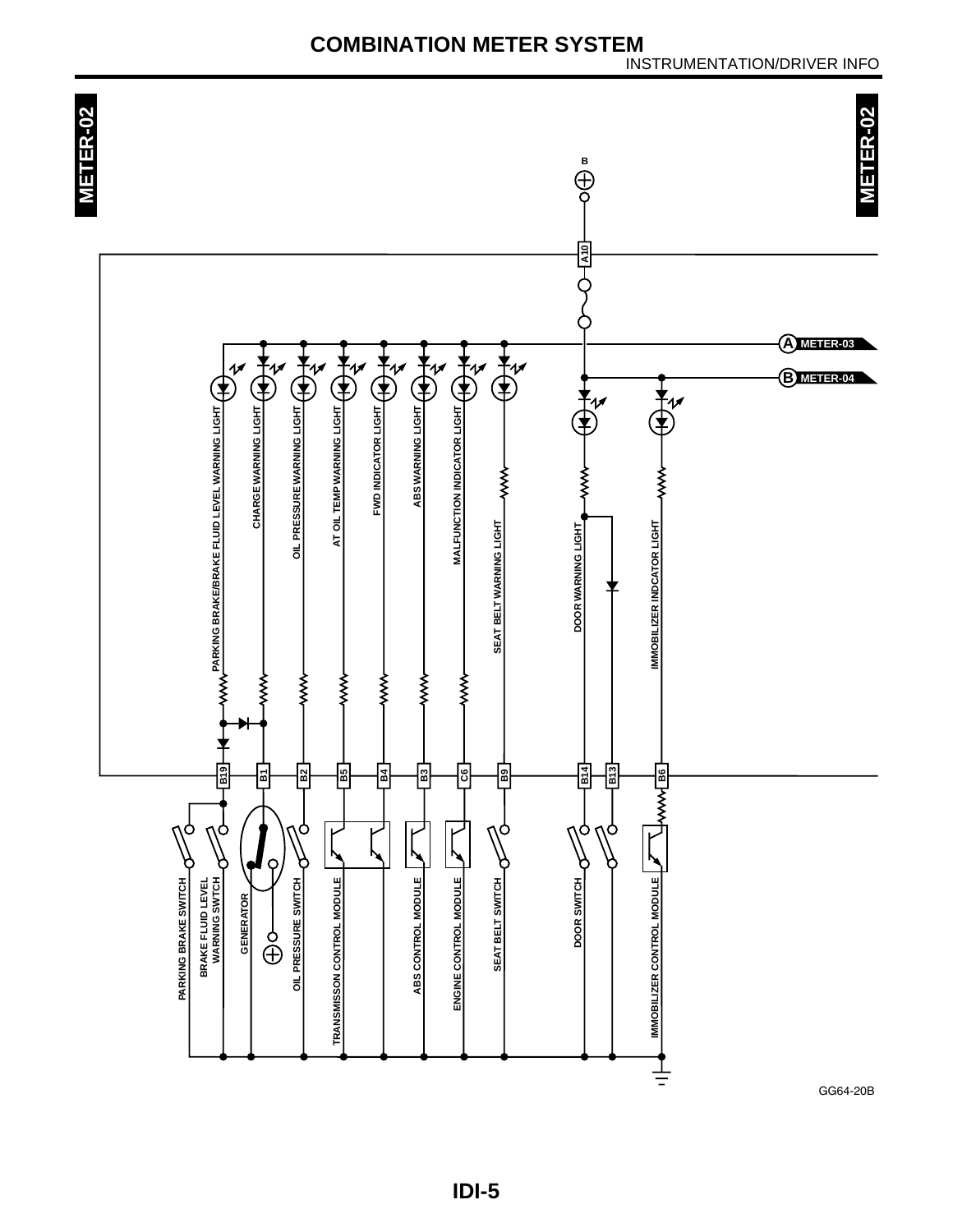#### INSTRUMENTATION/DRIVER INFO



**IDI-6**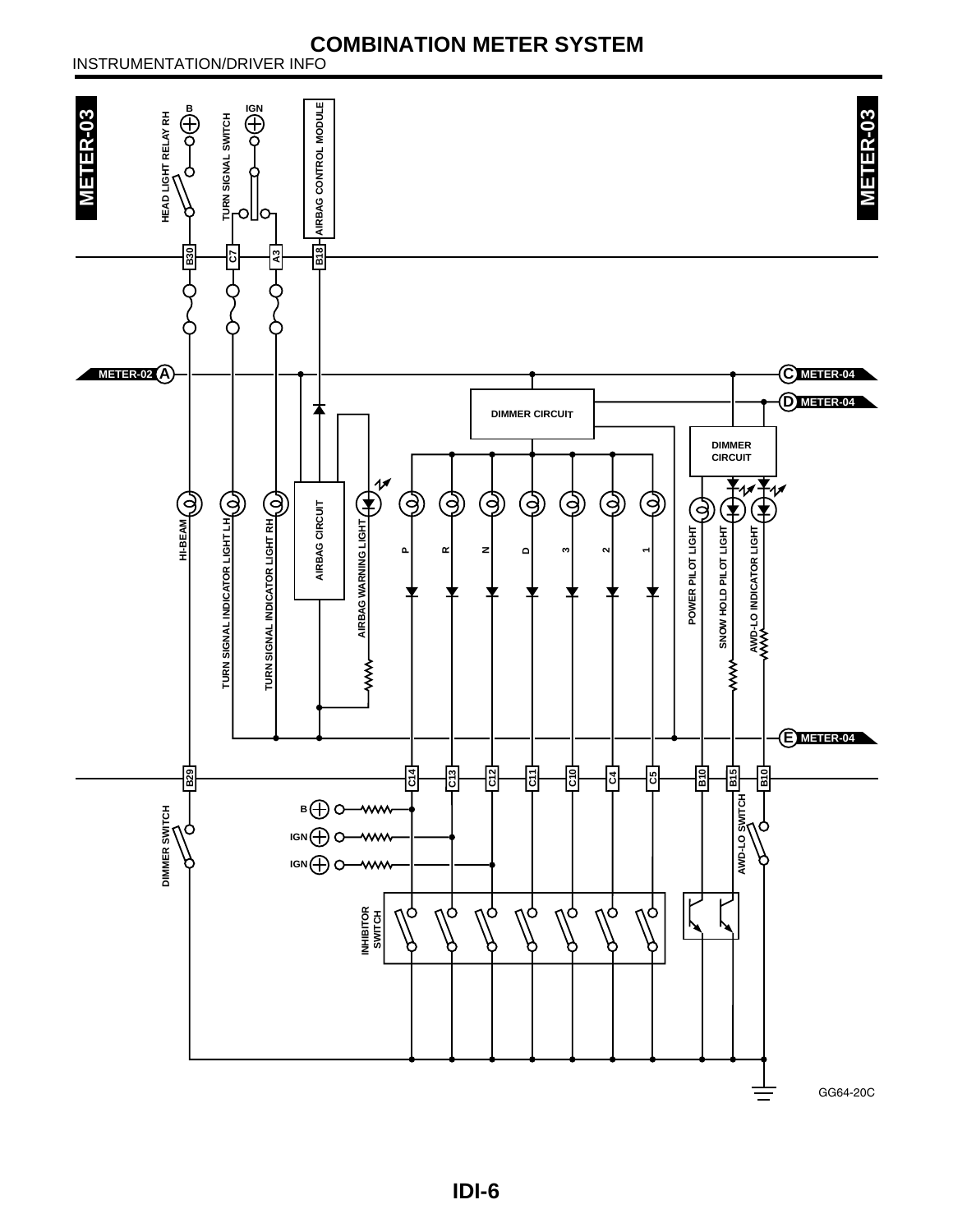#### INSTRUMENTATION/DRIVER INFO

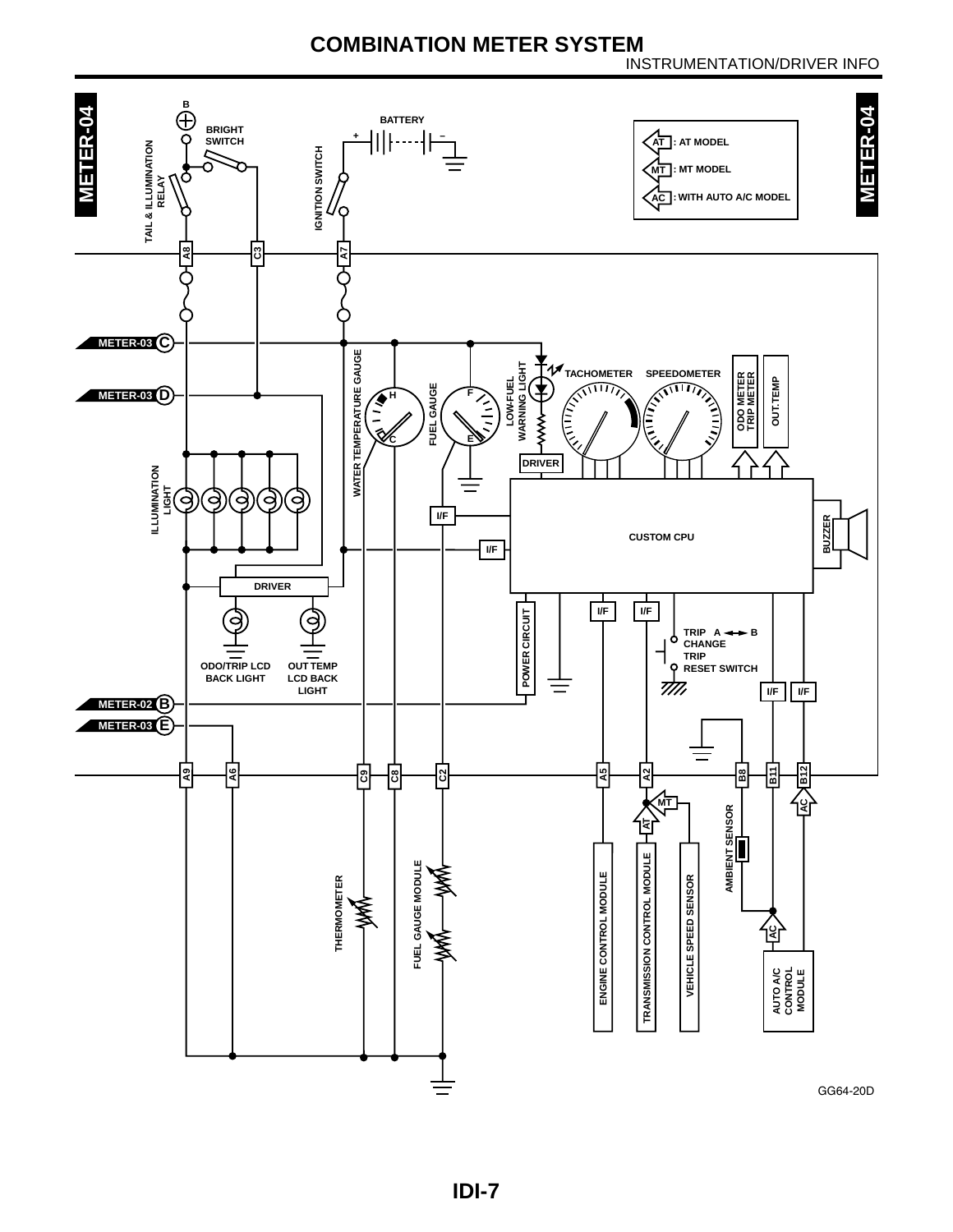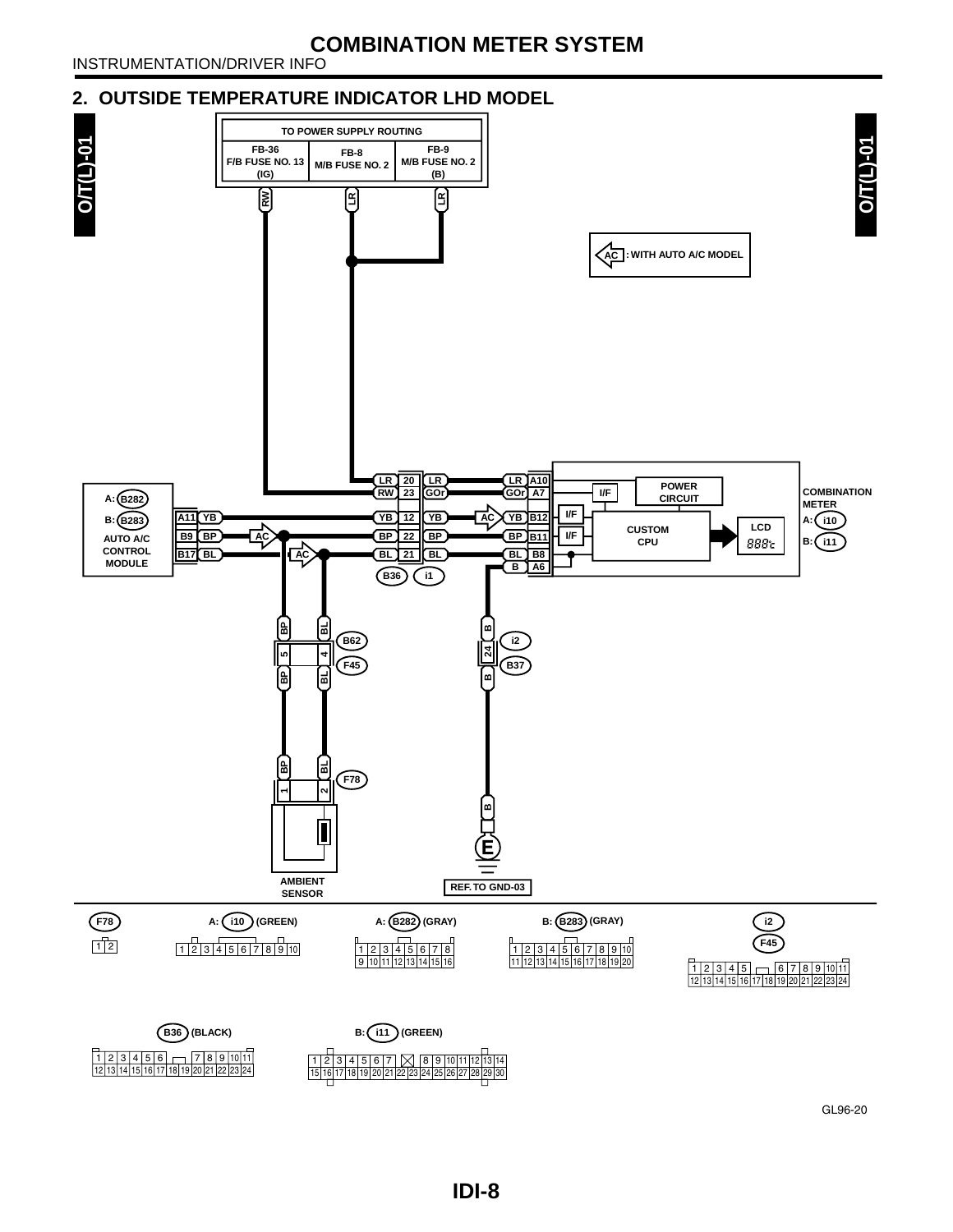#### **3. OUTSIDE TEMPERATURE INDICATOR RHD MODEL**



GR96-20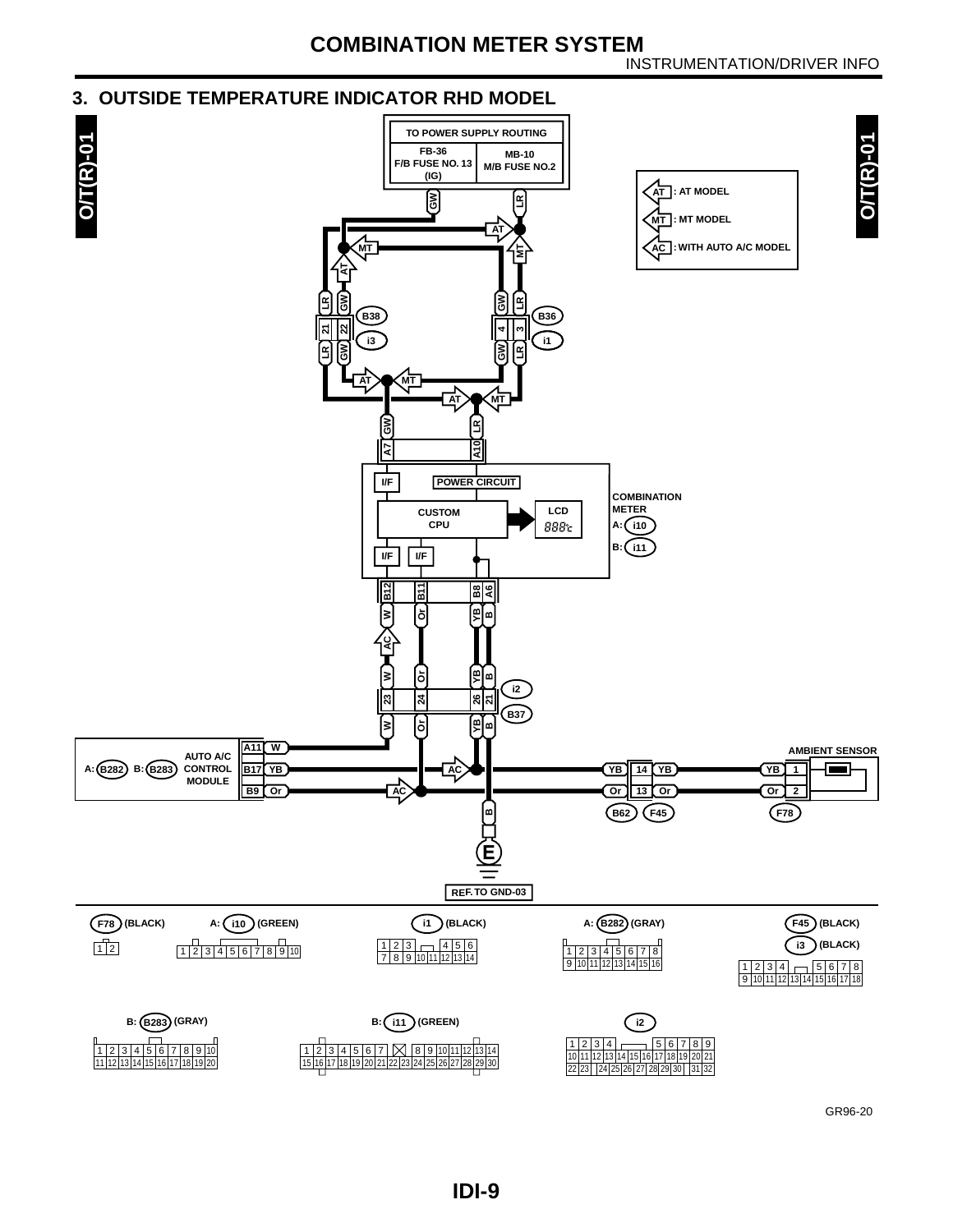#### **B: INSPECTION**

#### **CAUTION:**

**When measuring voltage and resistance of the ECM, TCM, or each sensor, use a tapered pin with a diameter of less than 0.64 mm (0.025 in) in order to avoid poor contact. Do not insert the pin more than 2 mm (0.08 in).**

#### **1. SYMPTOM CHART**

| Symptom                                         | Repair order                                                                                        | Reference                                                                                                                                                                                                                                                     |
|-------------------------------------------------|-----------------------------------------------------------------------------------------------------|---------------------------------------------------------------------------------------------------------------------------------------------------------------------------------------------------------------------------------------------------------------|
| Combination meter assembly does not operate.    | (1) Power supply<br>(2) Ground circuit                                                              | <ref. check<br="" idi-11,="" to="">POWER SUPPLY AND<br/><b>GROUND CIRCUIT,</b><br/>INSPECTION, Combi-<br/>nation Meter System.&gt;</ref.>                                                                                                                     |
| Speedometer does not operate.                   | (1) (MT) Vehicle speed sensor<br>(AT) Transmission control module<br>(2) Harness<br>(3) Speedometer | $MT: Ref. to IDI-12,$<br>CHECK VEHICLE<br>SPEED SENSOR,<br>INSPECTION, Combi-<br>nation Meter System.><br>AT: <re. idi-<ref.="" to="" to<br="">IDI-13, CHECK<br/>TRANSMISSION CON-<br/>TROL MODULE,<br/>INSPECTION, Combi-<br/>nation Meter System.&gt;</re.> |
| Tachometer does not operate.                    | (1) Engine control module<br>(2) Harness<br>(3) Tachometer                                          | <ref. check<br="" idi-14,="" to=""><b>ENGINE CONTROL</b><br/>MODULE, INSPEC-<br/>TION, Combination<br/>Meter System.&gt;</ref.>                                                                                                                               |
| Fuel gauge does not operate.                    | (1) Fuel level sensor<br>(2) Harness<br>(3) Fuel gauge                                              | <ref. check<br="" idi-15,="" to="">FUEL LEVEL SEN-<br/>SOR, INSPECTION,<br/><b>Combination Meter</b><br/>System.&gt;</ref.>                                                                                                                                   |
| Water temperature gauge does not operate.       | (1) Engine coolant temperature sensor<br>(2) Harness<br>(3) Water temperature gauge                 | <ref. check<br="" idi-16,="" to=""><b>ENGINE COOLANT</b><br/><b>TEMPERATURE SEN-</b><br/>SOR, INSPECTION,<br/><b>Combination Meter</b><br/>System.&gt;</ref.>                                                                                                 |
| Outside temperature indicator does not operate. | (1) Ambient sensor<br>(2) Harness<br>(3) Combination meter<br>(4) Auto A/C control module           | <ref. check<br="" idi-17,="" to=""><b>OUTSIDE TEMPERA-</b><br/>TURE INDICATOR,<br/>INSPECTION, Combi-<br/>nation Meter System.&gt;</ref.>                                                                                                                     |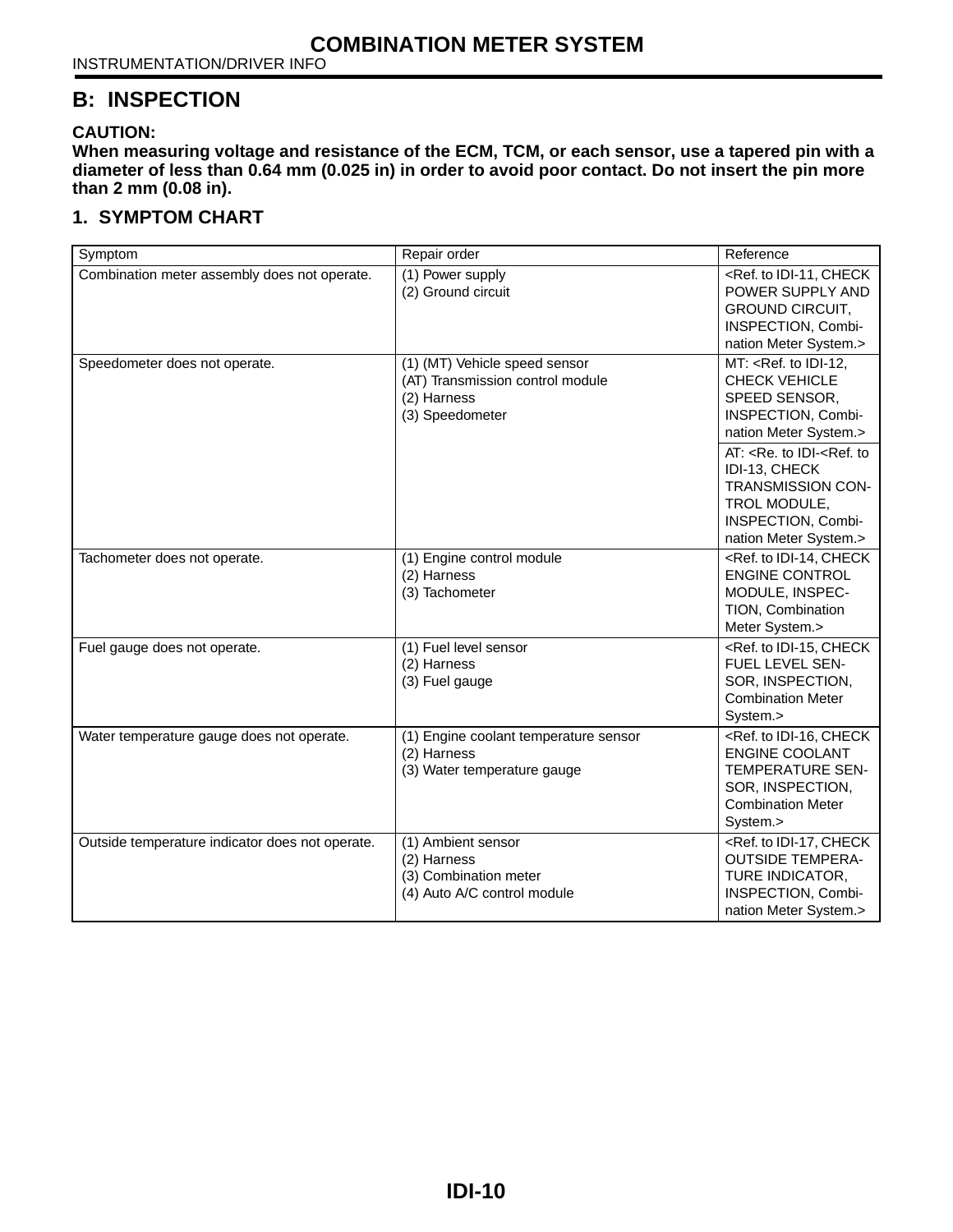#### <span id="page-11-0"></span>**2. CHECK POWER SUPPLY AND GROUND CIRCUIT**

<span id="page-11-2"></span><span id="page-11-1"></span>

| <b>Step</b>                                                                                                                                                                                                                                                                                                                                                                                                                    | <b>Check</b>                                         | Yes                                                | <b>No</b>                                                                                    |
|--------------------------------------------------------------------------------------------------------------------------------------------------------------------------------------------------------------------------------------------------------------------------------------------------------------------------------------------------------------------------------------------------------------------------------|------------------------------------------------------|----------------------------------------------------|----------------------------------------------------------------------------------------------|
| <b>CHECK POWER SUPPLY FOR COMBINA-</b><br><b>TION METER.</b><br>5) Remove combination meter. < Ref. to IDI-19,<br>REMOVAL, Combination Meter Assembly.><br>6) Disconnect combination meter harness con-<br>nector.<br>7) Turn ignition switch to ON.<br>8) Measure voltage between combination<br>meter connector (i10) and chassis ground.<br><b>Connector &amp; terminal</b><br>$(i10)$ No. 7 $(+)$ - Chassis ground $(-)$ : | Is the voltage more than 10 $\sqrt{?}$ Go to step 2. |                                                    | Check harness for<br>open or short<br>between ignition<br>switch and combi-<br>nation meter. |
| <b>CHECK POWER SUPPLY FOR COMBINA-</b><br>$\overline{2}$<br><b>TION METER.</b><br>Measure voltage between combination meter<br>connector (i10) and chassis ground.<br><b>Connector &amp; terminal</b><br>$(i10)$ No. 10 (+) — Chassis ground (-):                                                                                                                                                                              | Is the voltage more than 10 $\sqrt{?}$ Go to step 3. |                                                    | Check harness for<br>open or short<br>between fuse and<br>combination<br>meter.              |
| <b>CHECK GROUND CIRCUIT OF COMBINA-</b><br>3<br><b>TION METER.</b><br>1) Turn ignition switch to OFF.<br>2) Measure resistance of harness between<br>combination meter connector (i10) and chassis<br>ground.<br><b>Connector &amp; terminal</b><br>$(i10)$ No. 6 $(+)$ - Chassis ground $(-)$ :                                                                                                                               | Is the resistance less than 10<br>$\Omega$ ?         | Replace combina-<br>tion meter printed<br>circuit. | Repair wiring har-<br>ness.                                                                  |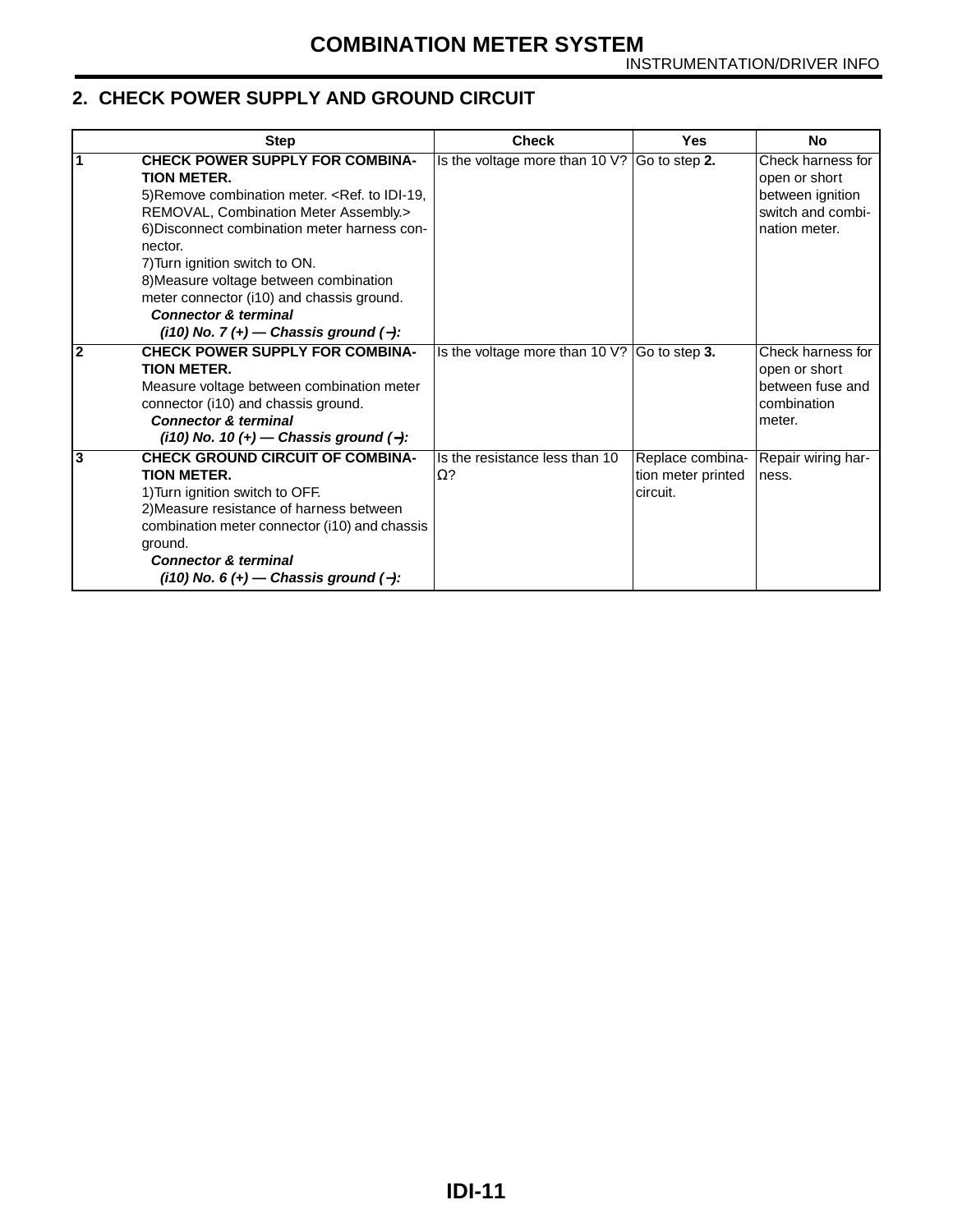#### <span id="page-12-0"></span>**3. CHECK VEHICLE SPEED SENSOR**

<span id="page-12-3"></span><span id="page-12-2"></span><span id="page-12-1"></span>

|                         | <b>Step</b>                                                                                                                                                                                                                                                                                                                                               | <b>Check</b>                                                           | <b>Yes</b>                                                             | <b>No</b>                                                                                     |
|-------------------------|-----------------------------------------------------------------------------------------------------------------------------------------------------------------------------------------------------------------------------------------------------------------------------------------------------------------------------------------------------------|------------------------------------------------------------------------|------------------------------------------------------------------------|-----------------------------------------------------------------------------------------------|
| 1                       | <b>CHECK VEHICLE SPEED SENSOR.</b><br>1) Set the vehicle on a free roller, or lift-up the<br>vehicle and support it with safety stands.<br>2) Remove the combination meter with harness<br>connector.                                                                                                                                                     | Is the voltage less than 1V<br>$\leftarrow \rightarrow$ more than 4 V? | Check speedome-<br>ter. < Ref. to IDI-21,<br>REMOVAL,<br>Speedometer.> | Go to step 2.                                                                                 |
|                         | <b>Warning:</b><br>Be careful not to get caught in the running<br>wheels.                                                                                                                                                                                                                                                                                 |                                                                        |                                                                        |                                                                                               |
|                         | 3) Drive the vehicle at a speed greater than 20<br>km/h (12 MPH).<br>4) Measure voltage between combination<br>meter connector (i10) and chassis ground.<br><b>Connector &amp; terminal</b><br>$(i10)$ No. 2 $(+)$ - Chassis ground $(-)$ :                                                                                                               |                                                                        |                                                                        |                                                                                               |
| $\overline{\mathbf{2}}$ | <b>CHECK VEHICLE SPEED SENSOR POWER</b><br>SUPPLY.<br>1) Turn ignition switch to OFF.<br>2) Disconnect vehicle speed sensor harness<br>connector.<br>3) Turn ignition switch to ON.<br>4) Measure voltage between vehicle speed<br>sensor connector (B17) and engine ground.<br><b>Connector &amp; terminal</b><br>$(B17)$ No. 3 (+) – Engine ground (-): | Is the voltage more than 10 V? Go to step 3.                           |                                                                        | Check harness for<br>open or short<br>between ignition<br>switch and vehicle<br>speed sensor. |
| $\overline{\mathbf{3}}$ | <b>CHECK HARNESS BETWEEN VEHICLE</b><br>SPEED SENSOR AND ENGINE GROUND.<br>1) Turn ignition switch to OFF.<br>2) Measure resistance between vehicle speed<br>sensor connector (B17) and engine ground.<br><b>Connector &amp; terminal</b><br>$(B17)$ No. 2 (+) – Engine ground (-):                                                                       | Is the resistance less than 10<br>$\Omega$ ?                           | Go to step 4.                                                          | Repair wiring har-<br>ness.                                                                   |
| 4                       | <b>CHECK HARNESS BETWEEN VEHICLE</b><br><b>SPEED SENSOR AND COMBINATION</b><br><b>METER.</b><br>1) Disconnect connector from combination<br>meter.<br>2) Measure resistance between vehicle speed<br>sensor harness connector and combination<br>meter harness connector.<br><b>Connector &amp; terminal</b><br>$(B17)$ No. 1 – $(i10)$ No. 2:            | Is the resistance less than 10<br>Ω?                                   | Replace vehicle<br>speed sensor.                                       | Repair wiring har-<br>ness.                                                                   |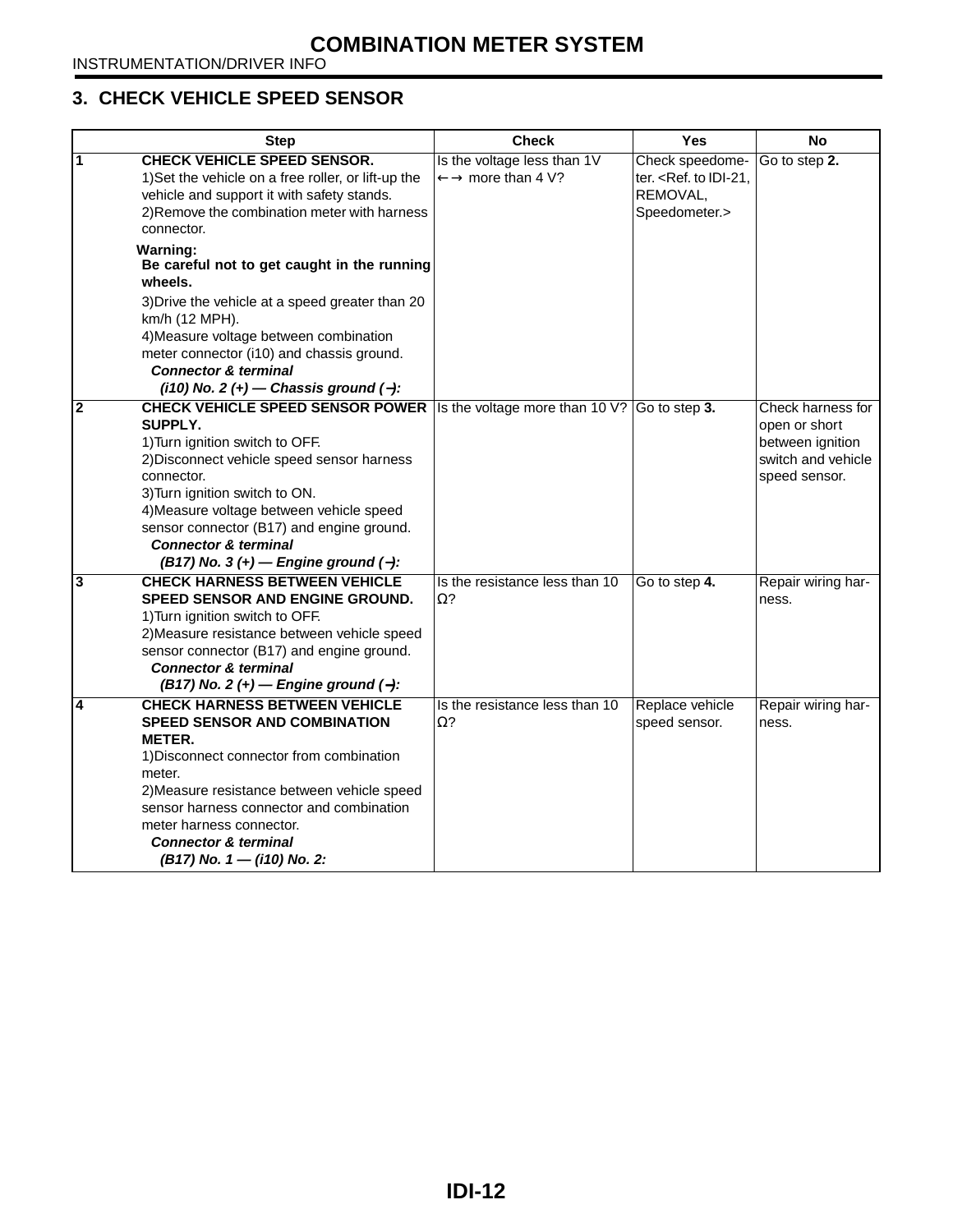#### <span id="page-13-0"></span>**4. CHECK TRANSMISSION CONTROL MODULE**

<span id="page-13-1"></span>

| <b>Step</b>                                                                                                                                                                                                                                                                                                                                                                                                                                             | <b>Check</b>                                                            | Yes                                                                   | No                                                                                           |
|---------------------------------------------------------------------------------------------------------------------------------------------------------------------------------------------------------------------------------------------------------------------------------------------------------------------------------------------------------------------------------------------------------------------------------------------------------|-------------------------------------------------------------------------|-----------------------------------------------------------------------|----------------------------------------------------------------------------------------------|
| 1<br><b>CHECK TRANSMISSION CONTROL MOD-</b><br><b>ULE SIGNAL.</b><br>1) Set the vehicle on a free roller, or lift-up the<br>vehicle and support it with safety stands.                                                                                                                                                                                                                                                                                  | Is the voltage less than 1 V<br>$\leftarrow \rightarrow$ more than 4 V? | Go to step 2.                                                         | Check transmis-<br>sion control mod-<br>ule. $\leq$ Ref. to AT-2,<br><b>Basic Diagnostic</b> |
| <b>Warning:</b><br>Be careful not to get caught in the running<br>wheels.                                                                                                                                                                                                                                                                                                                                                                               |                                                                         |                                                                       | Procedure.>                                                                                  |
| 2) Drive the vehicle faster than 10 km/h (6<br>MPH).                                                                                                                                                                                                                                                                                                                                                                                                    |                                                                         |                                                                       |                                                                                              |
| 3) Measure voltage between transmission con-<br>trol module connector (B56) and chassis<br>ground.                                                                                                                                                                                                                                                                                                                                                      |                                                                         |                                                                       |                                                                                              |
| <b>Connector &amp; terminal</b><br>$(B56)$ No. 17 $(+)$ - Chassis ground $(-)$ :                                                                                                                                                                                                                                                                                                                                                                        |                                                                         |                                                                       |                                                                                              |
| $\overline{2}$<br><b>CHECK HARNESS BETWEEN TRANSMIS-</b><br>SION CONTROL MODULE AND COMBINA-<br><b>TION METER.</b><br>1) Turn ignition switch to OFF.<br>2) Disconnect connector from transmission<br>control module and combination meter.<br>3) Measure resistance between transmission<br>control module harness connector (B56) and<br>combination meter harness connector (i10).<br><b>Connector &amp; terminal</b><br>(B56) No. 17 - (i10) No. 2: | Is the resistance less than 10<br>$\Omega$ ?                            | Check speed<br>meter. < Ref. to IDI-<br>21, REMOVAL,<br>Speedometer.> | Repair wiring har-<br>ness.                                                                  |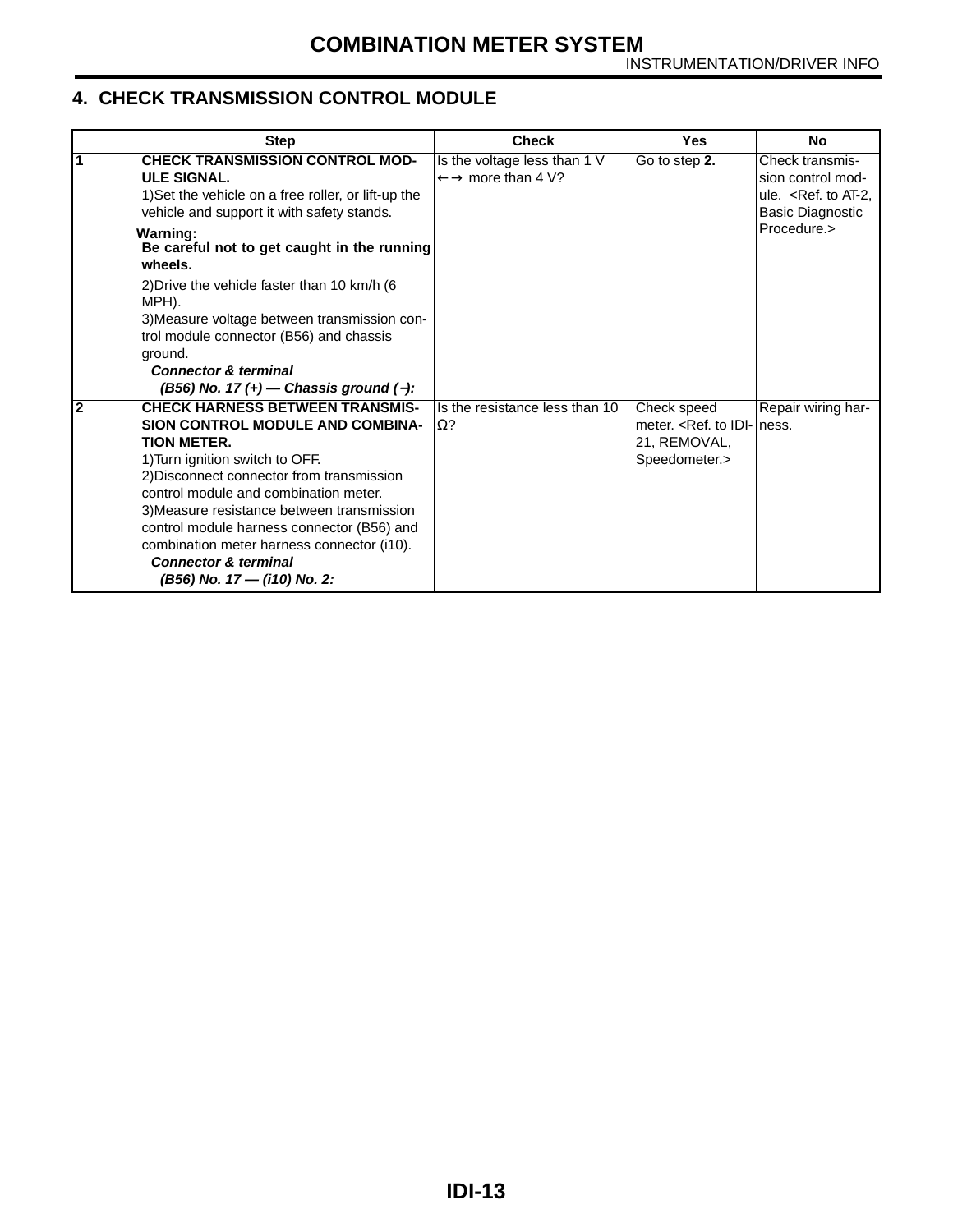#### <span id="page-14-0"></span>**5. CHECK ENGINE CONTROL MODULE**

<span id="page-14-1"></span>

|                | <b>Step</b>                                                                                                                                                                                                                                                                                                                                                                                                                                                                                                                                                                    | <b>Check</b>                                               | <b>Yes</b>                                                             | <b>No</b>                                                                                                                                                                                                                                                       |
|----------------|--------------------------------------------------------------------------------------------------------------------------------------------------------------------------------------------------------------------------------------------------------------------------------------------------------------------------------------------------------------------------------------------------------------------------------------------------------------------------------------------------------------------------------------------------------------------------------|------------------------------------------------------------|------------------------------------------------------------------------|-----------------------------------------------------------------------------------------------------------------------------------------------------------------------------------------------------------------------------------------------------------------|
| 1              | <b>CHECK ENGINE CONTROL MODULE SIG-</b><br>NAL.<br>1) Start the engine.<br>2) Measure voltage between engine control<br>module connector (B136: turbo engine model)<br>or (B134: non-turbo engine model) and engine<br>ground.<br><b>Connector &amp; terminal</b><br>Turbo engine model:<br>$(B136)$ No. 9 (+) – Engine ground (-):<br>Non-turbo engine model:<br>(B134) No. 30 (+) - Engine ground (-):                                                                                                                                                                       | Is the voltage $0 \leftarrow \rightarrow 13$ V or<br>more? | Go to step 2.                                                          | Check engine con-<br>trol module. < Ref.<br>to EN(SOHC)-2,<br><b>Basic Diagnostic</b><br>Procedure.> or<br>$<$ Ref. to<br>EN(SOHCw/<br>oOBD)-2, Basic<br>Diagnostic Proce-<br>$dure > or < Ref.$ to<br>EN(DOHC<br>TURBO)-2, Basic<br>Diagnostic Proce-<br>dure. |
| $\overline{2}$ | <b>CHECK HARNESS BETWEEN COMBINA-</b><br>TION METER AND ENGINE CONTROL MOD- $ \Omega\rangle$<br>ULE.<br>1) Turn ignition switch to OFF.<br>2) Disconnect connector from engine control<br>module and combination meter.<br>3) Measure resistance between engine control<br>module harness connector (B136: turbo<br>engine model) or (B134: non-turbo engine<br>model) and combination meter harness con-<br>nector (i10).<br><b>Connector &amp; terminal</b><br>Turbo engine model:<br>(B136) No. 9 - (i10) No. 5:<br>Non-turbo engine model:<br>(B134) No. 30 - (i10) No. 5: | Is the resistance less than 10                             | Check tachome-<br>ter. $<$ Ref. to IDI-22.<br>REMOVAL.<br>Tachometer.> | Repair wiring har-<br>ness.                                                                                                                                                                                                                                     |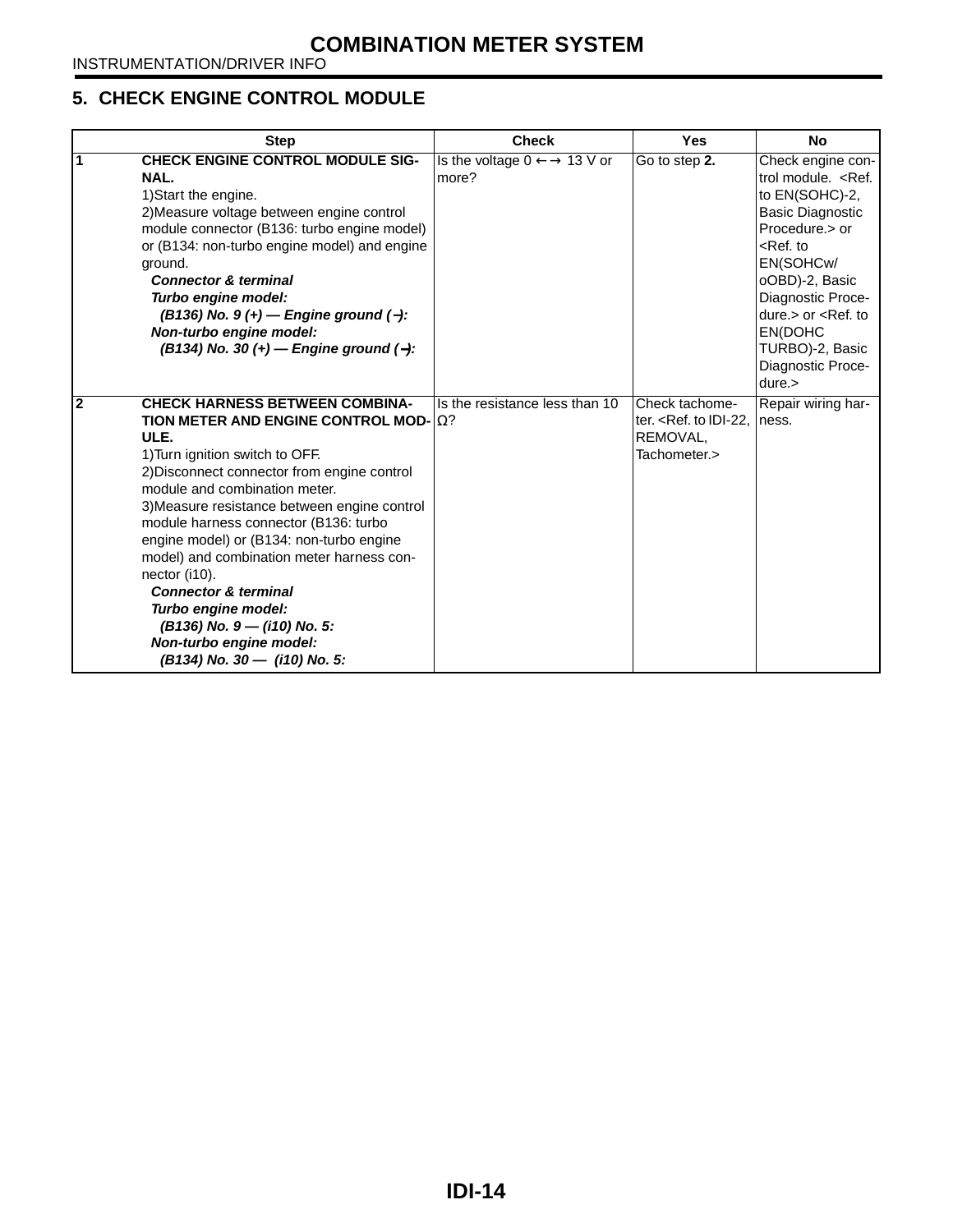#### <span id="page-15-0"></span>**6. CHECK FUEL LEVEL SENSOR**

<span id="page-15-4"></span><span id="page-15-3"></span><span id="page-15-2"></span><span id="page-15-1"></span>

|                | <b>Step</b>                                                                                                                                                                                                                                                                                                                                                                                    | <b>Check</b>                                                                  | <b>Yes</b>                                                                         | <b>No</b>                         |
|----------------|------------------------------------------------------------------------------------------------------------------------------------------------------------------------------------------------------------------------------------------------------------------------------------------------------------------------------------------------------------------------------------------------|-------------------------------------------------------------------------------|------------------------------------------------------------------------------------|-----------------------------------|
| $\vert$ 1      | <b>CHECK ENGINE TYPE.</b>                                                                                                                                                                                                                                                                                                                                                                      | Is the engine type SOHC with-<br>out OBD?                                     | Go to step 3.                                                                      | Go to step 2.                     |
| $\overline{2}$ | <b>CHECK FUEL LEVEL SENSOR.</b><br>1) Check fuel level sensor. < Ref. to<br>EN(SOHC)-186, DTC P0462 - FUEL LEVEL<br>SENSOR CIRCUIT LOW INPUT -, Diagnos-<br>tic Procedure with Diagnostic Trouble Code<br>(DTC).> or <ref. en(dohc="" to="" turbo)-190,<br="">DTC P0462 - FUEL LEVEL SENSOR CIR-<br/>CUIT LOW INPUT -, Diagnostic Procedure<br/>with Diagnostic Trouble Code (DTC).&gt;</ref.> | Is the fuel level sensor OK?                                                  | Check fuel gauge.<br><ref. idi-23,<br="" to="">REMOVAL, Fuel<br/>Gauge.&gt;</ref.> | Replace the fuel<br>level sensor. |
| 3              | <b>CHECK FUEL LEVEL SENSOR.</b><br>1) Remove fuel level sensor. < Ref. to<br>FU(SOHCw/oOBD)-56, REMOVAL, Fuel Level<br>Sensor.><br>2) Measure resistance between fuel level sen-<br>sor terminals when setting the float to FULL<br>and EMPTY position.<br><b>Terminals</b><br>$No. 3 - No. 5:$                                                                                                | Is the resistance 2 to 5 $\Omega$<br>(FULL) and 92 to 95 $\Omega$<br>(EMPTY)? | Go to step 4.                                                                      | Replace the fuel<br>level sensor. |
| 4              | <b>CHECK HARNESS BETWEEN FUEL LEVEL</b><br><b>SENSOR AND COMBINATION METER.</b><br>1) Disconnect connector from combination<br>meter.<br>2) Measure resistance between fuel level sen-<br>sor harness connector terminal and combina-<br>tion meter harness connector terminal.<br><b>Connector &amp; terminal</b><br>$(R58)$ No. 3 – $(i12)$ No. 2:                                           | Is the resistance less than 10<br>$\Omega$ ?                                  | Go to step 5.                                                                      | Repair wiring har-<br>ness.       |
| 5              | <b>CHECK FUEL LEVEL SENSOR GROUND</b><br><b>CIRCUIT.</b><br>Measure resistance between fuel level sensor<br>harness connector terminal and chassis<br>ground.<br><b>Connector &amp; terminal</b><br>(R58) No. 5 - Chassis ground:                                                                                                                                                              | Is the resistance less than 10<br>$\Omega$ ?                                  | Fuel level sensor<br>is OK.                                                        | Repair wiring har-<br>ness.       |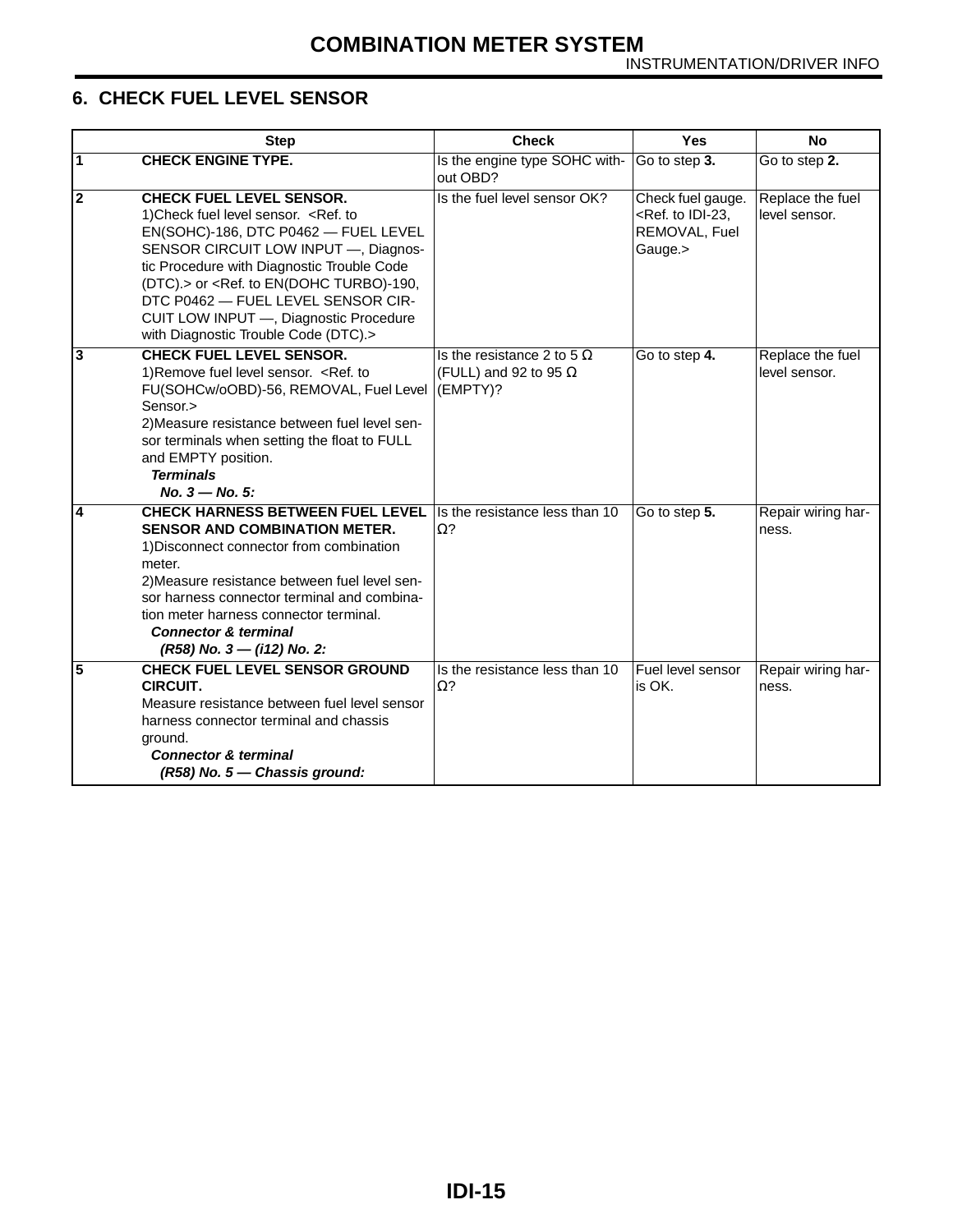#### <span id="page-16-0"></span>**7. CHECK ENGINE COOLANT TEMPERATURE SENSOR**

<span id="page-16-1"></span>

| <b>Step</b>                                                                                                                                                                                                                                                                                                                                                                                                                                                                                                                                                                                                                                                                     | <b>Check</b>                                 | <b>Yes</b>                                                                                                            | <b>No</b>                                          |
|---------------------------------------------------------------------------------------------------------------------------------------------------------------------------------------------------------------------------------------------------------------------------------------------------------------------------------------------------------------------------------------------------------------------------------------------------------------------------------------------------------------------------------------------------------------------------------------------------------------------------------------------------------------------------------|----------------------------------------------|-----------------------------------------------------------------------------------------------------------------------|----------------------------------------------------|
| <b>CHECK ENGINE COOLANT TEMPERATURE</b><br><b>SENSOR.</b><br>Check engine coolant temperature sensor.<br><ref. -<br="" dtc="" en(sohc)-122,="" p0117="" to="">ENGINE COOLANT TEMPERATURE SEN-<br/>SOR CIRCUIT LOW INPUT -, Diagnostic<br/>Procedure with Diagnostic Trouble Code<br/>(DTC).&gt; or <ref. en(sohcw="" oobd)-76,<br="" to="">DTC 21 ENGINE COOLANT TEMPERATURE<br/>SENSOR, Diagnostic Procedure with Diagnos-<br/>tic Trouble Code (DTC). &gt; or <ref. to<br="">EN(DOHC TURBO)-114, DTC P0117-<br/><b>ENGINE COOLANT TEMPERATURE SEN-</b><br/>SOR CIRCUIT LOW INPUT -, Diagnostic<br/>Procedure with Diagnostic Trouble Code<br/>(DTC).&gt;</ref.></ref.></ref.> | Is engine coolant temperature<br>sensor OK?  | Go to step 2.                                                                                                         | Replace engine<br>coolant tempera-<br>ture sensor. |
| <b>CHECK HARNESS BETWEEN ENGINE</b><br>$\overline{2}$<br><b>COOLANT TEMPERATURE SENSOR AND</b><br><b>COMBINATION METER.</b><br>1) Turn ignition switch to OFF.<br>2) Disconnect connector from engine coolant<br>temperature sensor and combination meter.<br>3) Measure resistance between engine coolant<br>temperature sensor harness connector (E8)<br>and combination meter harness connector<br>$(i12)$ .<br><b>Connector &amp; terminal</b><br>$(E8)$ No. 3 – (i12) No. 9:                                                                                                                                                                                               | Is the resistance less than 10<br>$\Omega$ ? | Check water tem-<br>perature gauge.<br><ref. idi-24,<br="" to="">REMOVAL, Water<br/>Temperature<br/>Gauge.&gt;</ref.> | Repair wiring har-<br>ness.                        |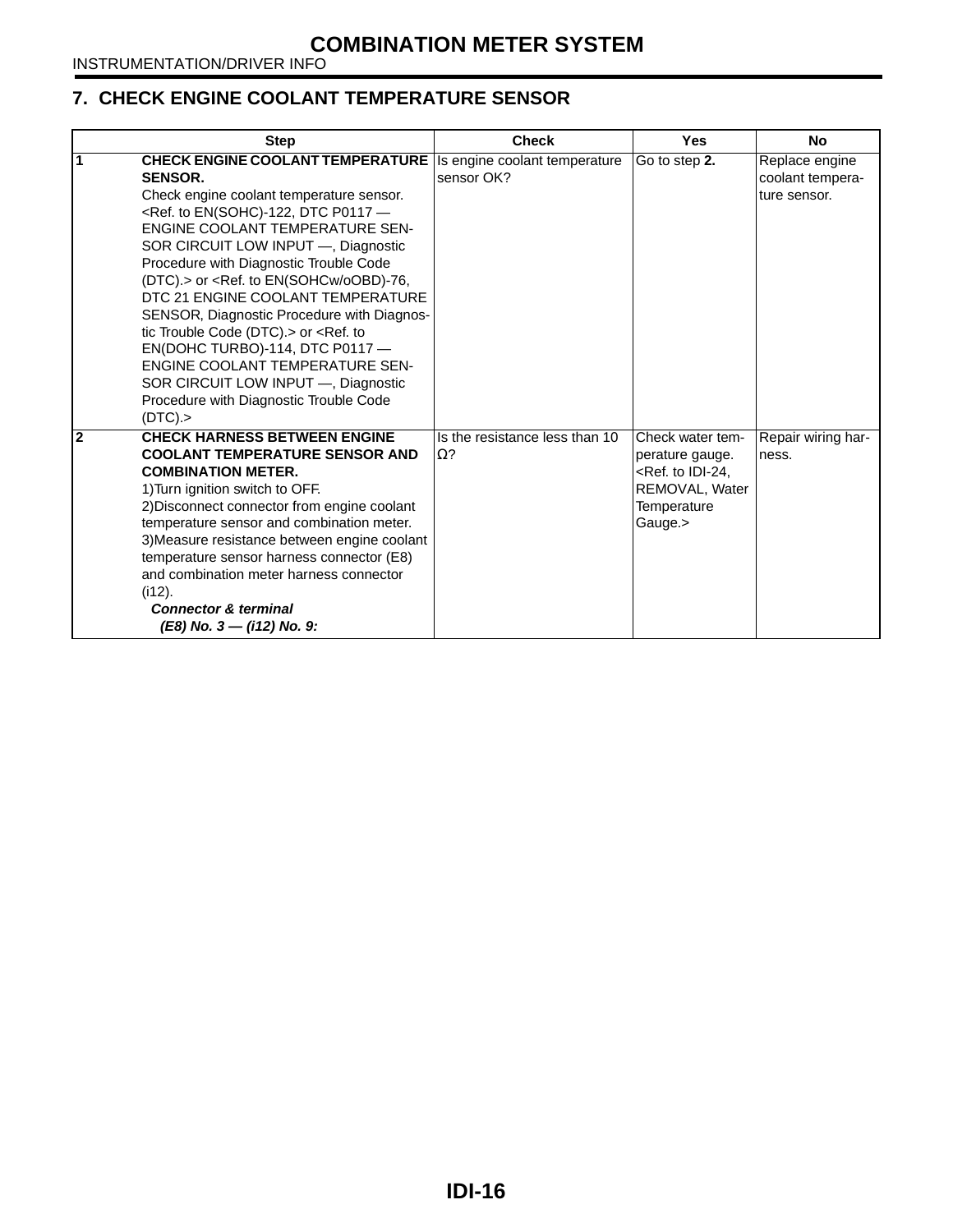#### <span id="page-17-0"></span>**8. CHECK OUTSIDE TEMPERATURE INDICATOR**

<span id="page-17-5"></span><span id="page-17-4"></span><span id="page-17-3"></span><span id="page-17-2"></span><span id="page-17-1"></span>

|                         | <b>Step</b>                                                                                                                                                                                                                                                                                                                                                                                                                                                                                           | <b>Check</b>                                                      | <b>Yes</b>                                                          | <b>No</b>                                          |
|-------------------------|-------------------------------------------------------------------------------------------------------------------------------------------------------------------------------------------------------------------------------------------------------------------------------------------------------------------------------------------------------------------------------------------------------------------------------------------------------------------------------------------------------|-------------------------------------------------------------------|---------------------------------------------------------------------|----------------------------------------------------|
| Ι1                      | <b>CHECK AIR CONDITIONER TYPE.</b>                                                                                                                                                                                                                                                                                                                                                                                                                                                                    | Is the vehicle equipped with<br>auto A/C?                         | Go to step 6.                                                       | Go to step 2.                                      |
| $\overline{\mathbf{2}}$ | <b>CHECK POWER SUPPLY FOR AMBIENT</b><br><b>SENSOR.</b><br>1) Turn ignition switch OFF.<br>2) Disconnect connector from combination<br>meter.<br>3) Turn ignition switch ON.<br>4) Measure voltage between combination<br>meter terminal and chassis ground.<br><b>Connector &amp; terminal</b><br>$(i11)$ No. 11 (+) - Chassis ground (-):                                                                                                                                                           | Is the voltage more than 4V?                                      | Go to step 3.                                                       | Replace combina-<br>tion meter printed<br>circuit. |
| 3                       | <b>CHECK HARNESS BETWEEN AMBIENT</b><br><b>SENSOR AND COMBINATION METER.</b><br>1) Turn ignition switch OFF.<br>2) Disconnect connector from ambient sensor.<br>3) Measure resistance between ambient sensor<br>harness connector terminal and combination<br>meter harness connector terminal.<br><b>Connector &amp; terminal</b><br>LHD model:<br>(F78) No. 1 - (i11) No. 11:<br>$(F78)$ No. 2 – (i11) No. 8:<br><b>RHD</b> model:<br>$(F78)$ No. 2 – (i11) No. 11:<br>$(F78)$ No. 1 – (i11) No. 8: | Is the resistance less than 10<br>$\Omega$ ?                      | Go to step 4.                                                       | Repair wiring har-<br>ness.                        |
| 4                       | <b>CHECK AMBIENT SENSOR.</b><br>1) Remove ambient sensor.<br>2) Check ambient sensor. < Ref. to IDI-25,<br>INSPECTION, Ambient Sensor.>                                                                                                                                                                                                                                                                                                                                                               | Is the ambient sensor OK?                                         | Go to step 5.                                                       | Replace the ambi-<br>ent sensor.                   |
| 5                       | <b>CHECK OUTSIDE TEMPERATURE INDICA-</b><br>TOR.<br>1) Connect combination meter harness con-<br>nector.<br>2) Connect a resistor (2.2 k $\Omega$ ) between termi-<br>nals of ambient sensor harness connector.<br>3) Turn ignition switch ON and check the out-<br>side temperature indicator display.                                                                                                                                                                                               | Is the outside temperature indi-<br>cator indicating 25°C (77°F)? | Repair poor con-<br>tact of ambient<br>sensor harness<br>connector. | Replace combina-<br>tion meter printed<br>circuit. |
| O                       | <b>CHECK POWER SUPPLY FOR COMBINA-</b><br><b>TION METER.</b><br>1) Turn ignition switch OFF.<br>2) Disconnect connector from auto A/C control<br>module.<br>3) Turn ignition switch ON.<br>4) Measure voltage between auto A/C control<br>module terminal and chassis ground.<br><b>Connector &amp; terminal</b><br>(B282) No. 11 (+) - chassis ground (-):                                                                                                                                           | Is the voltage more than 4V?                                      | $\overline{1}$ Go to step 7.                                        | Replace auto A/C<br>control module.                |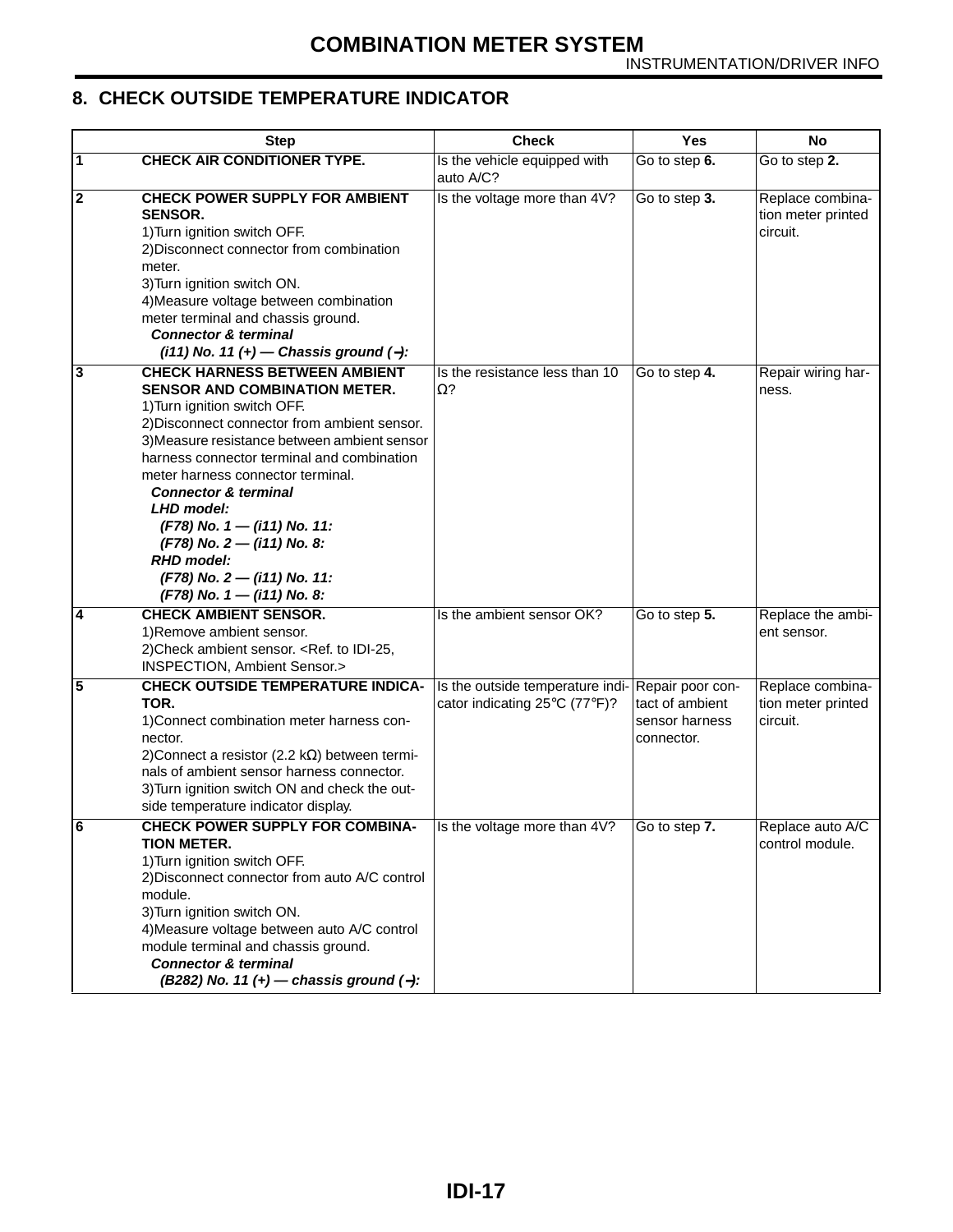INSTRUMENTATION/DRIVER INFO

<span id="page-18-4"></span><span id="page-18-3"></span><span id="page-18-2"></span><span id="page-18-1"></span><span id="page-18-0"></span>

|    | <b>Step</b>                                                                                                                                                                                                                                                                                                                                                                                                                                                                                                                                                                                                                     | <b>Check</b>                                                                      | <b>Yes</b>                                      | No                                                 |
|----|---------------------------------------------------------------------------------------------------------------------------------------------------------------------------------------------------------------------------------------------------------------------------------------------------------------------------------------------------------------------------------------------------------------------------------------------------------------------------------------------------------------------------------------------------------------------------------------------------------------------------------|-----------------------------------------------------------------------------------|-------------------------------------------------|----------------------------------------------------|
| 17 | <b>CHECK HARNESS BETWEEN AUTO A/C</b><br><b>CONTROL MODULE AND COMBINATION</b><br>METER.<br>1) Turn ignition switch OFF.<br>2) Disconnect connector from combination<br>meter.<br>3) Measure resistance between auto A/C con-<br>trol module harness connector terminal and<br>combination meter harness connector termi-<br>nal.<br><b>Connector &amp; terminal</b><br>(B282) No. 11 - (i11) No. 12:                                                                                                                                                                                                                           | Is the resistance less than 10<br>$\Omega$ ?                                      | Go to step 8.                                   | Repair wiring har-<br>ness.                        |
| 8  | <b>CHECK POWER SUPPLY FOR AMBIENT</b><br><b>SENSOR.</b><br>1) Turn ignition switch ON.<br>2) Measure voltage between auto A/C control<br>module terminal and chassis ground.<br><b>Connector &amp; terminal</b><br>(B283) No. $9 (+)$ - chassis ground (-):                                                                                                                                                                                                                                                                                                                                                                     | Is the voltage more than 4V?                                                      | Go to step 9.                                   | Replace auto A/C<br>control module.                |
| l9 | <b>CHECK HARNESS BETWEEN AMBIENT</b><br><b>SENSOR AND COMBINATION METER.</b><br>1) Turn ignition switch OFF.<br>2) Disconnect connector from ambient sensor.<br>3) Measure resistance between ambient sensor<br>harness connector terminal, combination<br>meter harness connector terminal and auto<br>A/C control module harness connector termi-<br>nal.<br><b>Connector &amp; terminal</b><br>LHD model:<br>$(F78)$ No. 1 – (i11) No. 11:<br>(F78) No. 1 - (B283) No. 9:<br>$(F78)$ No. 2 – (i11) No. 8:<br><b>RHD</b> model:<br>(F78) No. 2 - (i11) No. 11:<br>(F78) No. 2 - (B283) No. 9:<br>$(F78)$ No. 1 – (i11) No. 8: | Is the resistance less than 10<br>$\Omega$ ?                                      | Go to step 10.                                  | Repair wiring har-<br>ness.                        |
| 10 | <b>CHECK AMBIENT SENSOR.</b><br>1) Remove ambient sensor.<br>2) Check ambient sensor. < Ref. to IDI-25,<br><b>INSPECTION, Ambient Sensor.&gt;</b>                                                                                                                                                                                                                                                                                                                                                                                                                                                                               | Is the ambient sensor OK?                                                         | Go to step 11.                                  | Replace the ambi-<br>ent sensor.                   |
| 11 | <b>CHECK OUTSIDE TEMPERATURE INDICA-</b><br>TOR.<br>1) Connect combination meter and auto A/C<br>control module harness connector.<br>2) Connect a resistor (2.2 k $\Omega$ ) between termi-<br>nals of ambient sensor harness connector.<br>3) Turn ignition switch ON and check the out-<br>side temperature indicator display.                                                                                                                                                                                                                                                                                               | Is the outside temperature indi-Repair poor con-<br>cator indicating 25°C (77°F)? | tact of ambient<br>sensor harness<br>connector. | Replace combina-<br>tion meter printed<br>circuit. |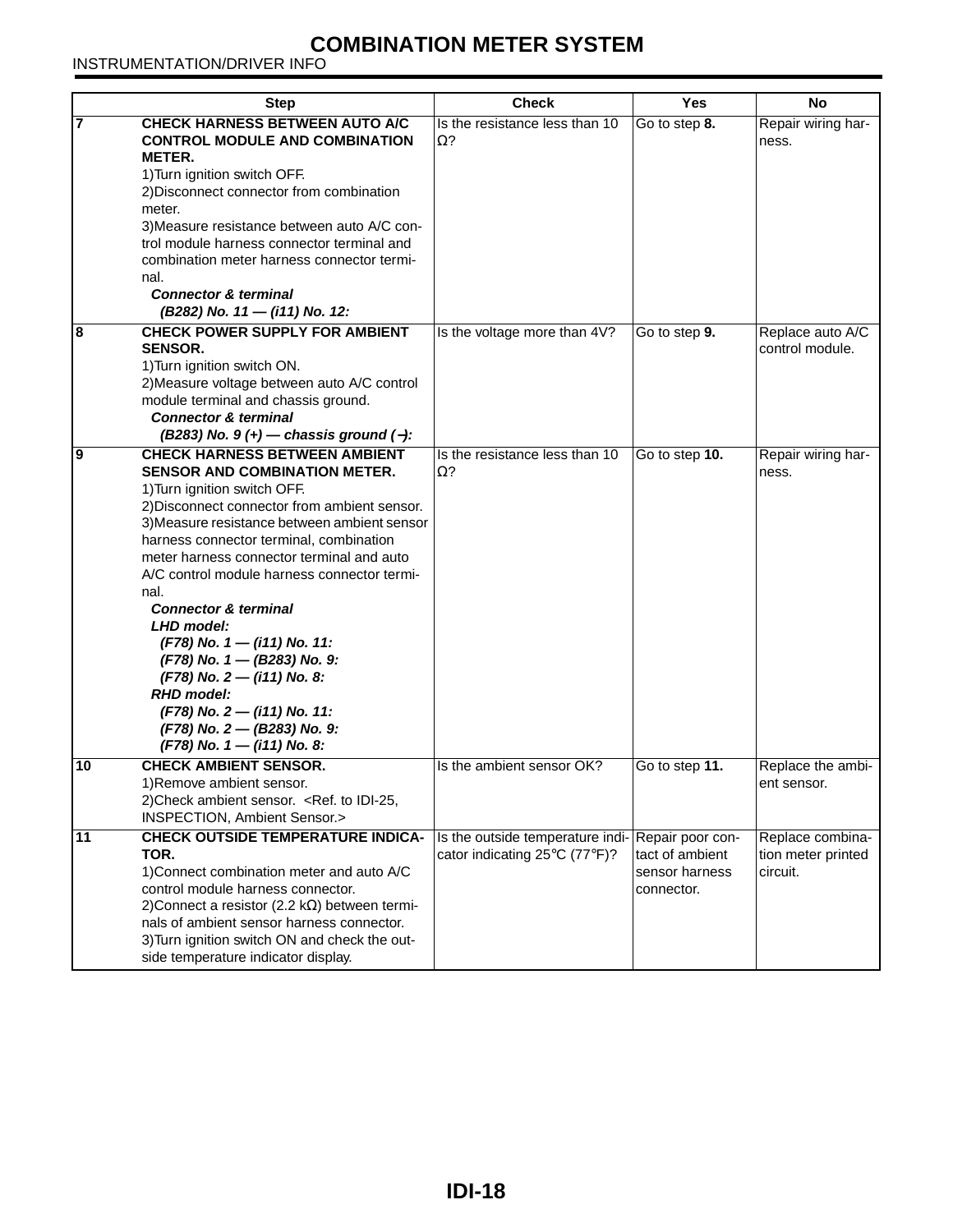# <span id="page-19-0"></span>**3. Combination Meter Assembly**

# <span id="page-19-1"></span>**A: REMOVAL**

- 1) Disconnect ground cable from battery.
- 2) Set tilt steering at the lowest position.
- 3) Remove screws and detach meter visor.



4) Remove screws of combination meter and pull out the meter toward you.



5) Disconnect connector in the upper area of combination meter to remove meter.

#### **CAUTION:**

**• Be careful not to damage meter or instrument panel.**

**• Pay particular attention to avoid damaging the meter glass.**

# **B: INSTALLATION**

Install in the reverse order of removal.

#### **CAUTION:**

**• Make sure that electrical connector is connected securely.**

**• Make sure that each meter operates normally.**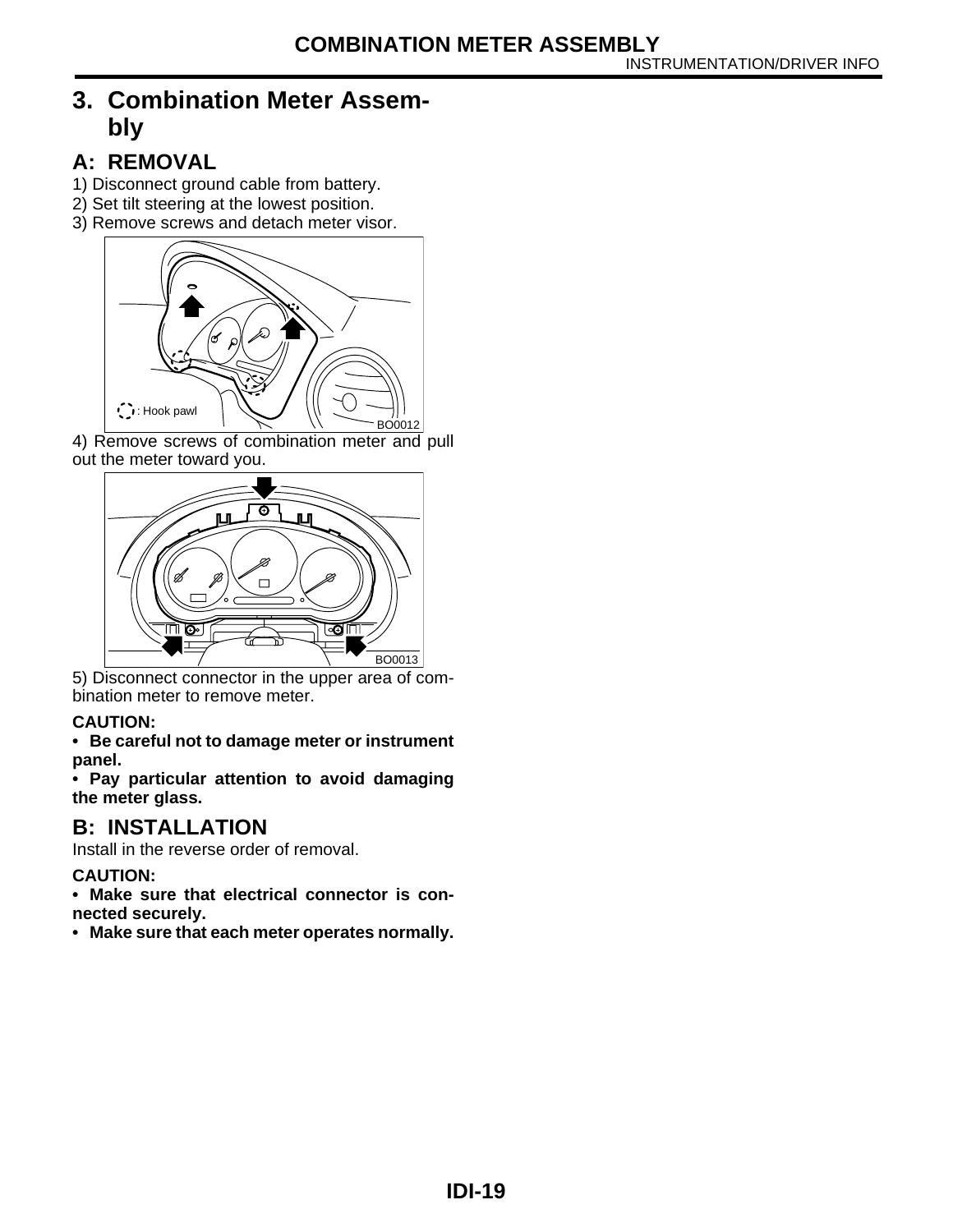INSTRUMENTATION/DRIVER INFO

#### <span id="page-20-0"></span>**C: DISASSEMBLY**

#### **CAUTION:**

**Use gloves to avoid damage and getting fingerprints on the glass surface and meter surfaces.** 

- 1) Disengage claw (F) to remove case (B) from back cover (A).
- 2) Disengage claw (G) to remove meter glass (E), reflector (D), and window plate (C) from inner case.



3) Pull up claw (A) in portion (B) of combination meter printed circuit (C) with combination pliers. Push out speedometer and tachometer assembly (D) and fuel gauge and water temperature gauge assembly (E) using hole (F).

4) Pull up claw in the center of combination meter printed circuit (C), and remove circuit plate from case (G).



**1. BULB REPLACEMENT**



- (1) Tachometer
- (2) Speedometer and tachometer
- (3) Turn RH
- (4) HI-beam
- (5) Speedometer
- (6) POWER
- (7) Turn LH
- (8) Fuel gauge
- (9) Temperature gauge
- (10) LCD (Outside temperature indicator)
- (11) LCD (Odometer and tripmeter)

#### **D: ASSEMBLY**

Assemble in the reverse order of disassembly.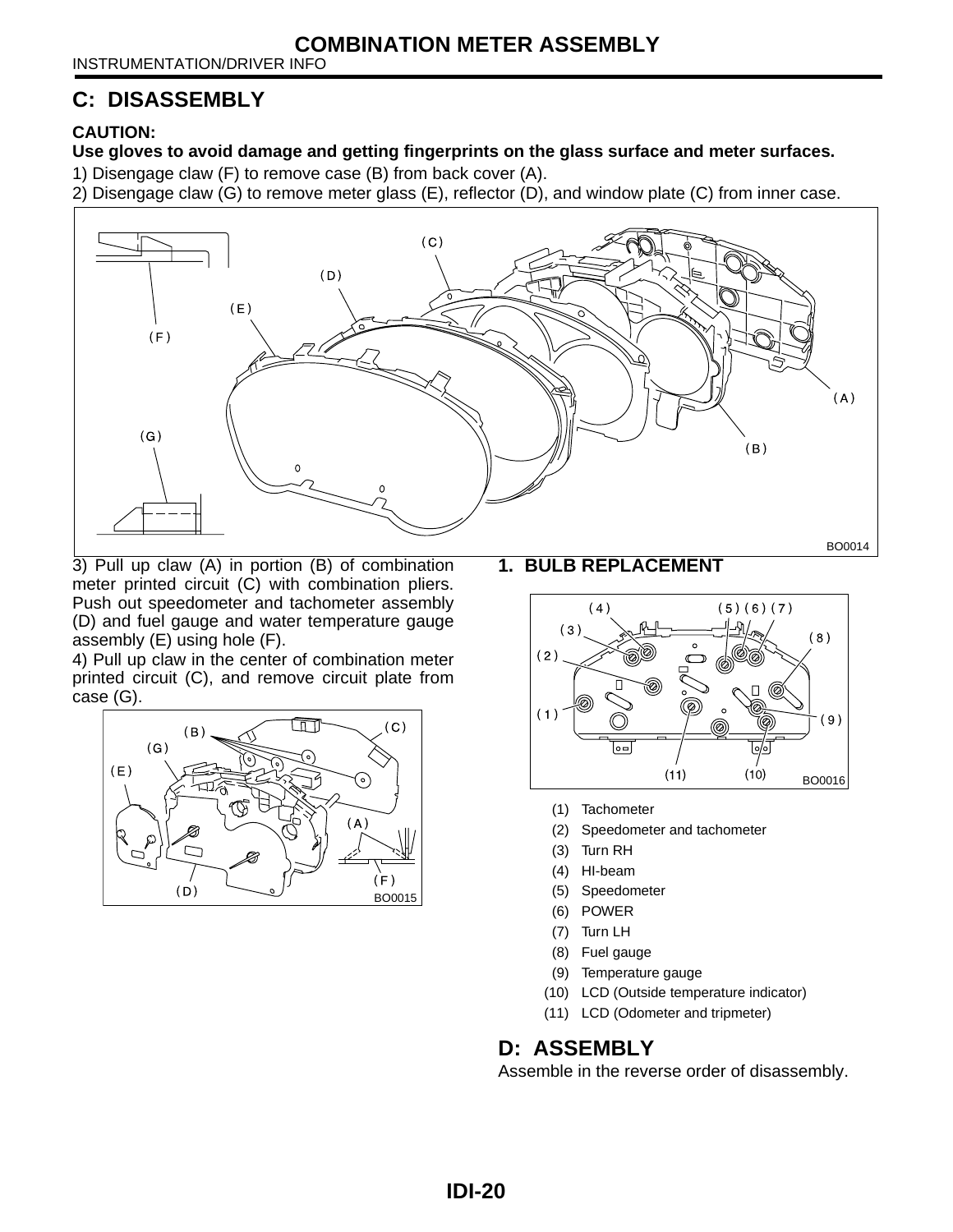# <span id="page-21-0"></span>**4. Speedometer**

#### <span id="page-21-1"></span>**A: REMOVAL**

Disassemble combination meter, and then remove speedometer and tachometer assembly. [<Ref. to](#page-20-0) [IDI-20, DISASSEMBLY, Combination Meter As](#page-20-0)[sembly.>](#page-20-0)

# **B: INSTALLATION**

Install in the reverse order of removal.

#### **C: INSPECTION**

Measure resistance between speedometer terminals.



| Tester connection      | Resistance         |
|------------------------|--------------------|
| Terminals SIN+ -SIN-   | 200 $±8$ Ω         |
| l Terminals COS+ —COS— | $200\pm8$ $\Omega$ |

If NG, replace speedometer and tachometer assembly.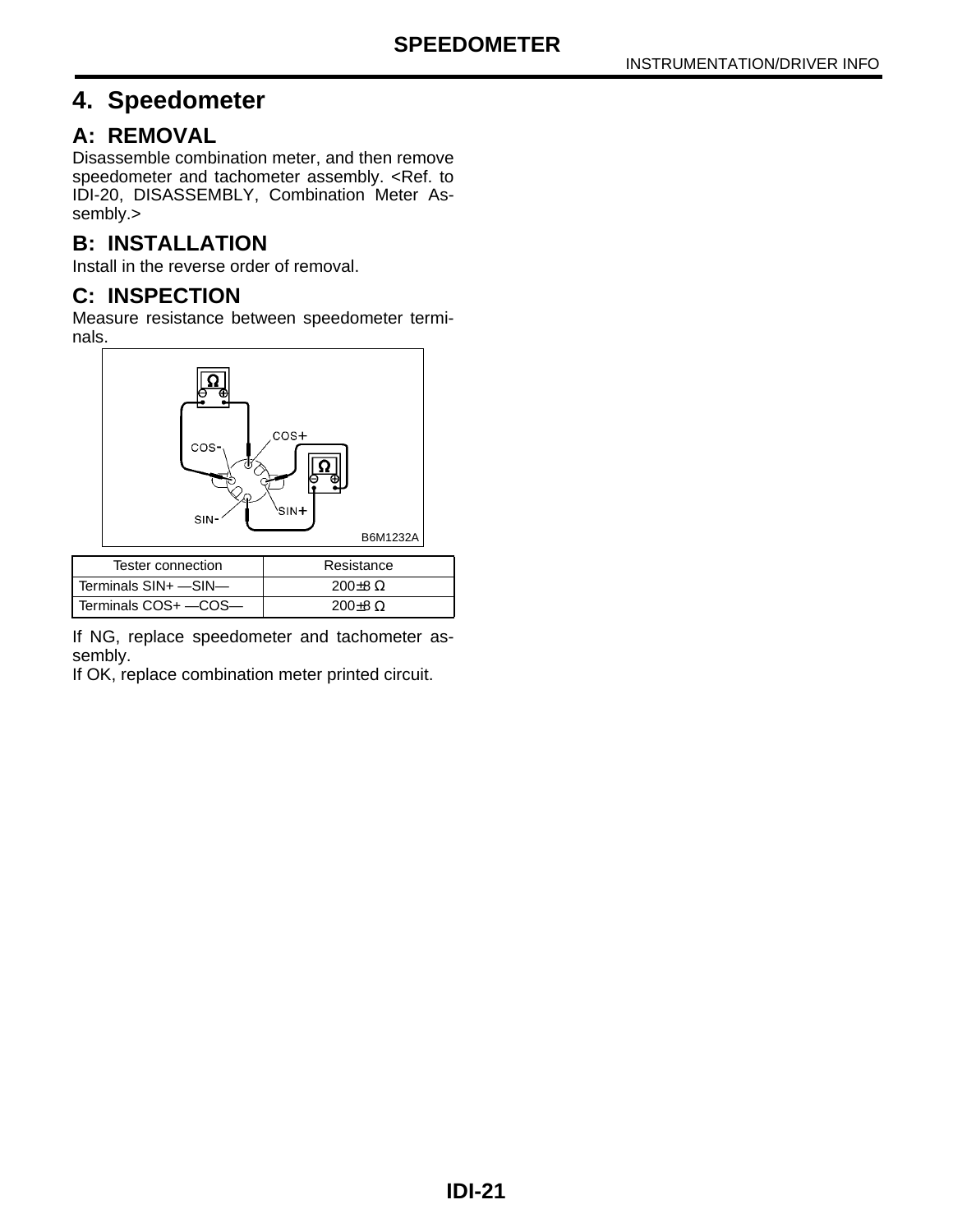# <span id="page-22-0"></span>**5. Tachometer**

#### <span id="page-22-1"></span>**A: REMOVAL**

Disassemble combination meter, and then remove speedometer and tachometer assembly. [<Ref. to](#page-20-0) [IDI-20, DISASSEMBLY, Combination Meter As](#page-20-0)[sembly.>](#page-20-0)

# **B: INSTALLATION**

Install in the reverse order of removal.

#### **C: INSPECTION**

Measure resistance between tachometer terminals.



| Tester connection      | Resistance         |
|------------------------|--------------------|
| l Terminals SIN+ —SIN— | $200\pm8$ $\Omega$ |
| l Terminals COS+ —COS— | $200\pm8$ $\Omega$ |

If NG, replace speedometer and tachometer assembly.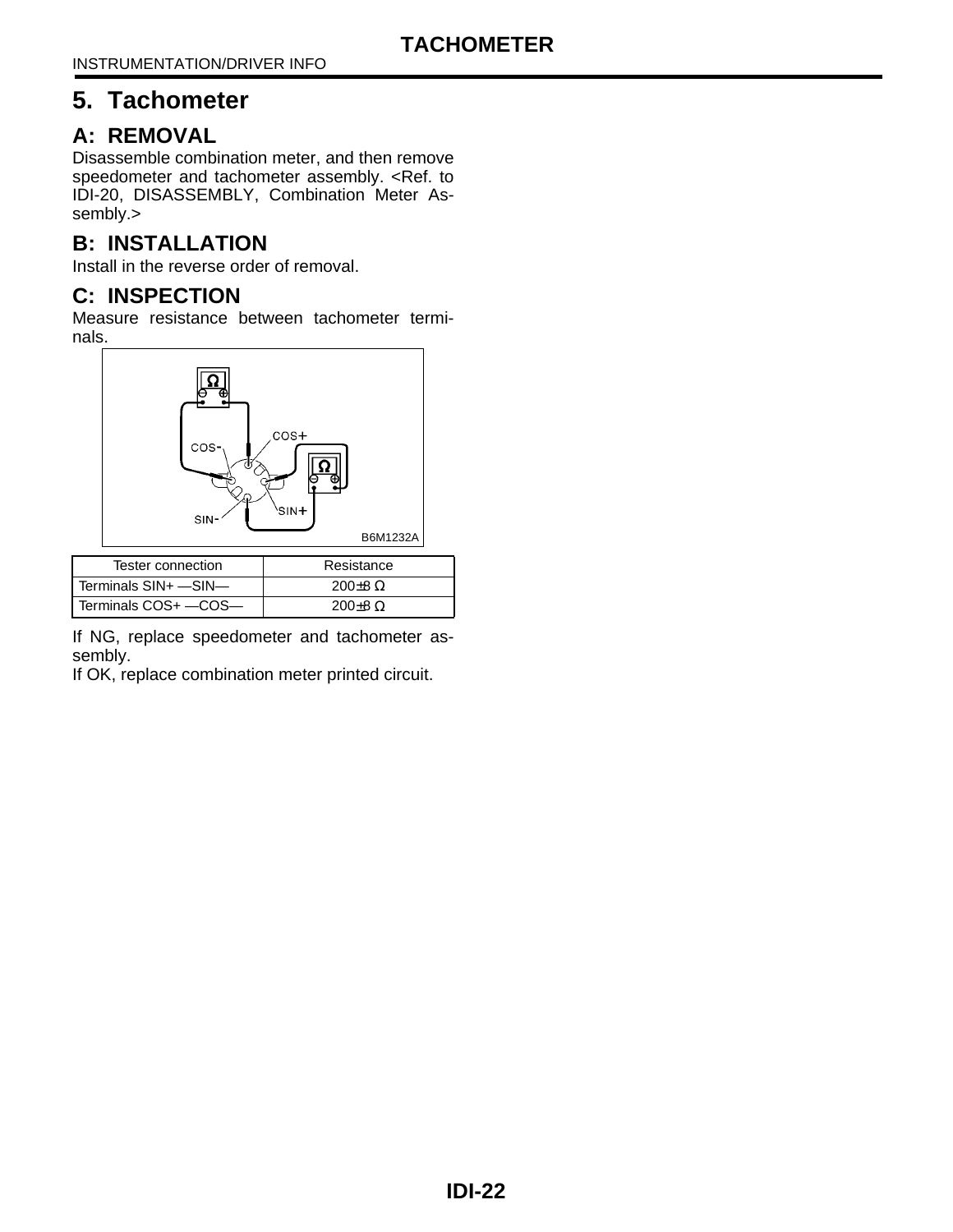# <span id="page-23-0"></span>**6. Fuel Gauge**

#### <span id="page-23-1"></span>**A: REMOVAL**

Disassemble combination meter, and then remove water temperature gauge and fuel gauge assembly. [<Ref. to IDI-20, DISASSEMBLY, Combination](#page-20-0) [Meter Assembly.>](#page-20-0)

# **B: INSTALLATION**

Install in the reverse order of removal.

#### **C: INSPECTION**

Measure resistance between fuel gauge terminals.



| Tester connection      | Resistance            |
|------------------------|-----------------------|
| Terminals IGN - GND    | 170 $±$ 10 Ω          |
| l Terminals IGN — UNIT | $35\pm10$ $\Omega$    |
| l Terminals UNIT — GND | 136 $\pm$ 10 $\Omega$ |

If NG, replace water temperature gauge and fuel gauge assembly.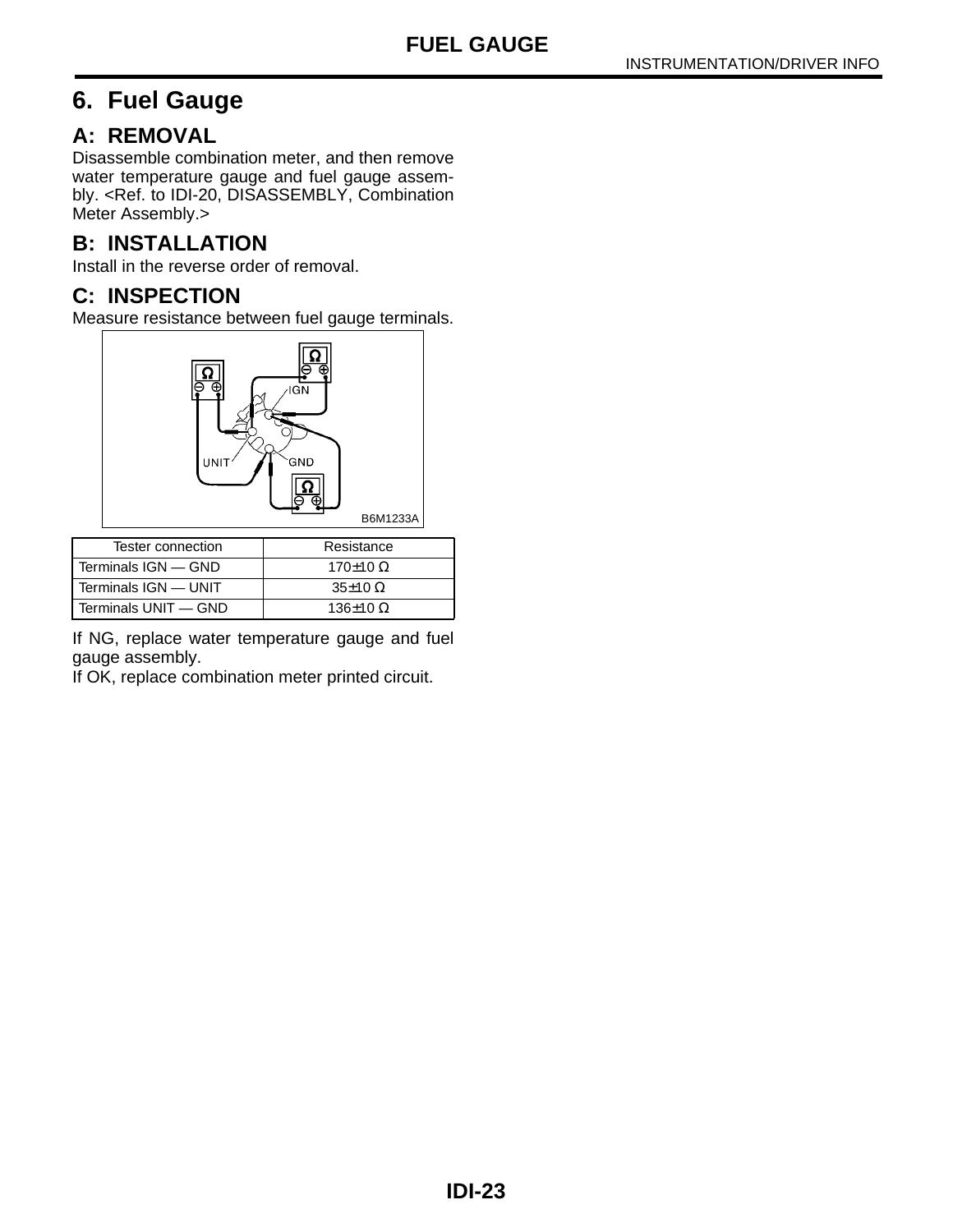# <span id="page-24-0"></span>**7. Water Temperature Gauge**

# <span id="page-24-1"></span>**A: REMOVAL**

Disassemble combination meter, and then remove tachometer and water temperature gauge and fuel gauge assembly. [<Ref. to IDI-20, DISASSEMBLY,](#page-20-0) [Combination Meter Assembly.>](#page-20-0)

# **B: INSTALLATION**

Install in the reverse order of removal.

# **C: INSPECTION**

Measure resistance between fuel gauge terminals.



| Tester connection      | Resistance        |
|------------------------|-------------------|
| Terminals IGN - GND    | $208\pm10 \Omega$ |
| l Terminals IGN — UNIT | $56\pm10 \Omega$  |
| l Terminals UNIT — GND | $264\pm10 \Omega$ |

If NG, replace water temperature gauge and fuel gauge assembly.